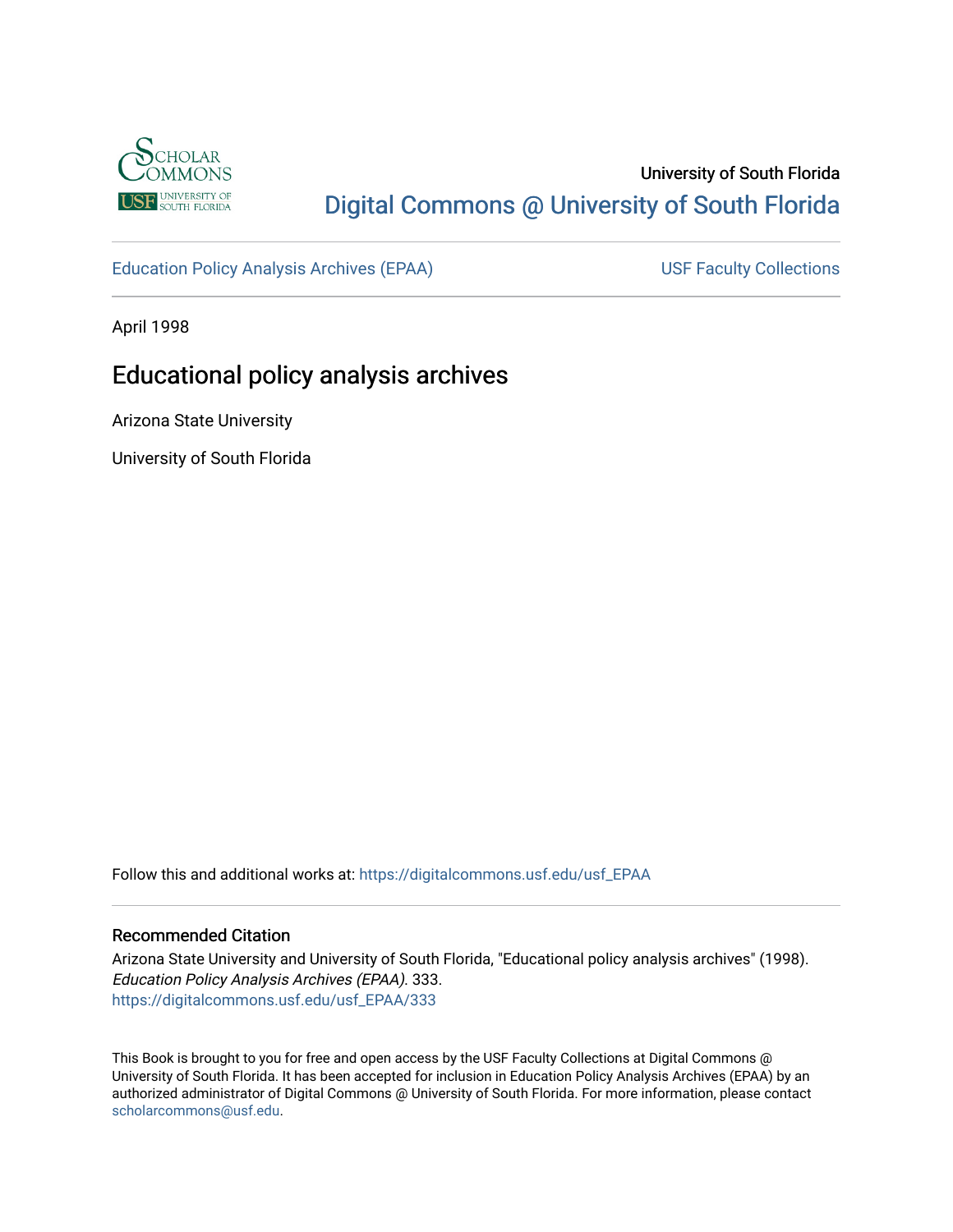# **Education Policy Analysis Archives**

### **Volume 6 Number 9 April 27, 1998 ISSN 1068-2341**

A peer-reviewed scholarly electronic journal. Editor: Gene V Glass Glass@ASU.EDU. College of Education Arizona State University,Tempe AZ 85287-2411 Copyright 1998, the EDUCATION POLICY ANALYSIS ARCHIVES.Permission is hereby granted to copy any article provided that EDUCATION POLICY ANALYSIS ARCHIVES is credited and copies are not sold.

## **SOCRATES Invades Central Europe**

**Joseph Slowinski Indiana University**

#### **Abstract**

 The objective of this article is to explore the current reality faced by higher education students in Central and Eastern Europe and to draw out the implications of this current reality for policy makers in the future. In the article, I explore the influence of transnational corporations' training programs on education as it currently pertains to Central and Eastern European higher education and employment. In addition, multinational corporate entities exercise influence on European Union policy through the role of lobby organizations and activities. I explore the influence of these practices on education with an emphasis on the emerging importance of Western language skills. In addition, I focus on the European Union and its efforts to expand into Central and Eastern Europe in order to provide a focal point for analysis.

#### **Introduction**

"If there ever was an all-European house, it had an upstairs and a downstairs.... There was the industrialized West, and then there was another, underdeveloped Europe to provide meals and servants--raw materials, food and cheap migrant labour. ...Europe in 2018 will consist of a Western superstate whose floors are scrubbed by Romanians or Poles, and a periphery of beggarly Bantustans (Ascherson, 1988:12)

The nineties are also witnessing the continuation of important social, cultural, economic and political developments that affect higher education. Prominent among them are the globalization of the economy, the decline of the welfare state, and the commodification of knowledge. Since the fall of the Berlin Wall in 1989, there has been a deepening of the shift from Keynesianism to neoliberalism, and with it a wave of privatization and an increasing presence of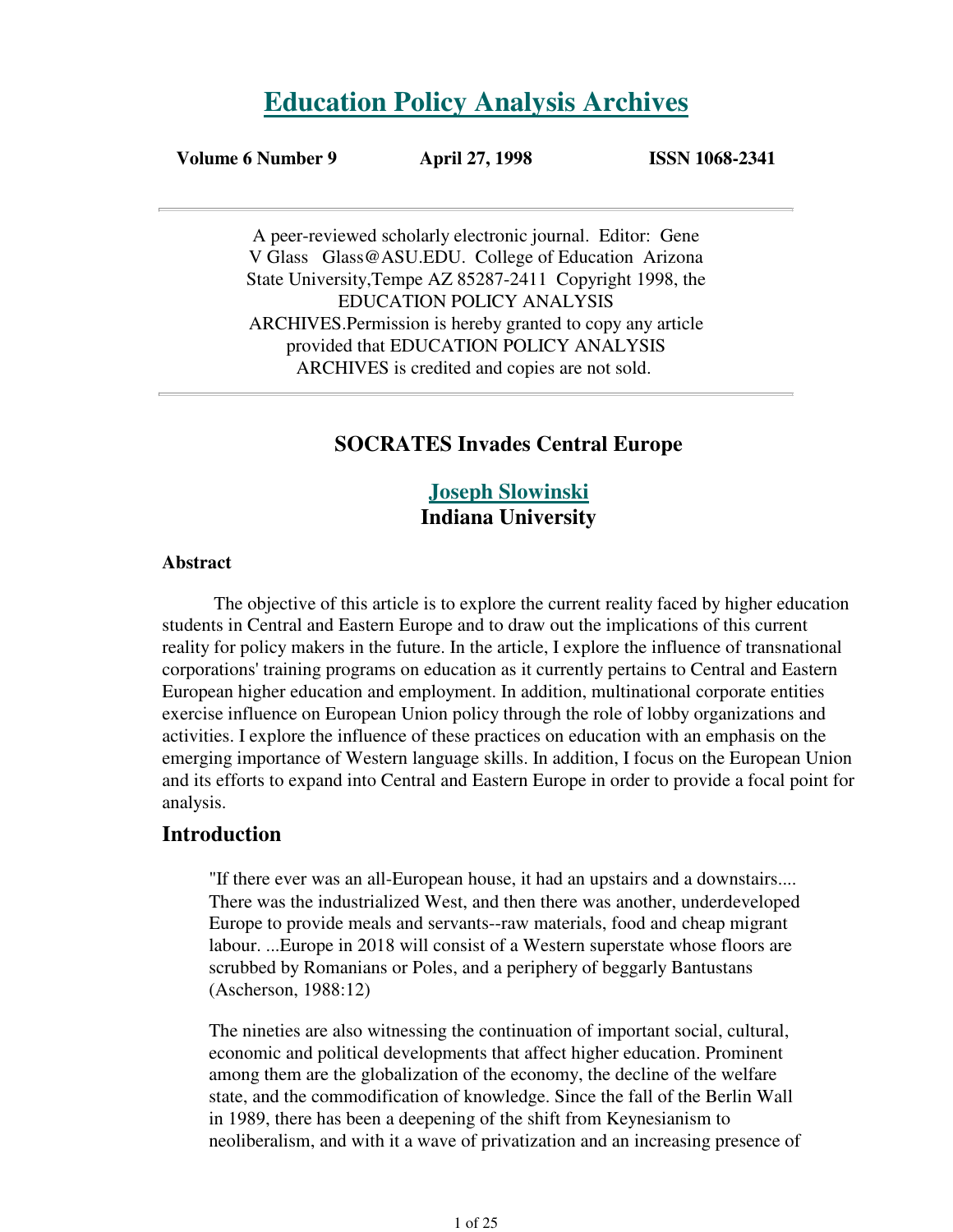At no other time in our history has the global proliferation of consumer markets been so pervasive. Global corporations produce and disseminate products throughout the world with ever increasing speed and scale. Since the fall of communism, these international corporations have expanded their markets into the post-communist nations. With this expansion of economic markets ensues a simultaneous global influence in economic, cultural and political arenas. In regard to education, particularly higher education, transnational corporations influence curriculum choices through training practices as well as language utilization. As we approach the twenty-first century, more and more global corporations are utilizing centralized training practices at corporate universities while opting for English as the language of instruction. This usage serves to promote English as a global lingua franca.

At the regional level, Central and Eastern European nations have been actively seeking admission to the European Union. Bound by the 1993 Copenhagen European Council agreement, CEE nations who have applied for EU membership must be actively engaged in developing a functioning market economy. Consequently, these CEE nations must demonstrate the introduction of active measures to reduce state owned enterprise and create a free market system(Note 1). Due to these measures, the CEE region has been a fertile ground for international investment. Consequently, on a regional level, transnational corporations have been granted access to CEE markets due to the necessary adoption of neo-liberal economic practices facilitated by the World Bank and the European Union (Note 2). Consequently, these powerful corporate entities influence language policy due to employment opportunities in Western as well as Central and Eastern Europe (Note 3). Due to their centralized training practices, access to employment is dependent upon western language skills and knowledge. This serves to privilege those in the region who have English language skills; those who have acquired English language skills maintain an advantage in the economic and labor markets. Consequently, transnational corporations have begun to play a major role in the field of higher education due to employment access based on western linguistic skill.

 Furthermore, the European Union (EU) exerts influence in the region due to the involvement in education and developmental assistance (Note 4). Recently, Romania and Hungary became eligible for participation in European Union Community programs in the field of education, training and youth: SOCRATES, Leonardo da Vinci and Youth for Europe programs. This will serve to expand EU support of education carried out through TEMPUS from 1990 - 1996 (Note 5). Since 1990, the European Union has instituted the TEMPUS program which has provided educational travel opportunities for faculty and students. An examination of TEMPUS program data indicates that an unequal flow, from east to west, of faculty and students has occurred; many more university faculty and students from the east are traveling to the west than vice versa. I contend that these unequal mobility flows demonstrate an advantage for those with western language skills; CEE university students and faculty endowed with western language skills are afforded the opportunity to travel to Western Europe. This advantage along with the promotion of English language for training among transnational corporations will serve to devalue Central and Eastern European intellectual work. Through the introduction of SOCRATES, mobility flows will further exacerbate an unequal East-West flow of students and faculty. Through this unequal flow, those with Western European language skills will gain economic privilege through increased job opportu nities. Furthermore, these mobility flows will lead to a diminished output of scholarly work published in Eastern and Central European languages.

In this article I will explore the influence of transnational corporations and the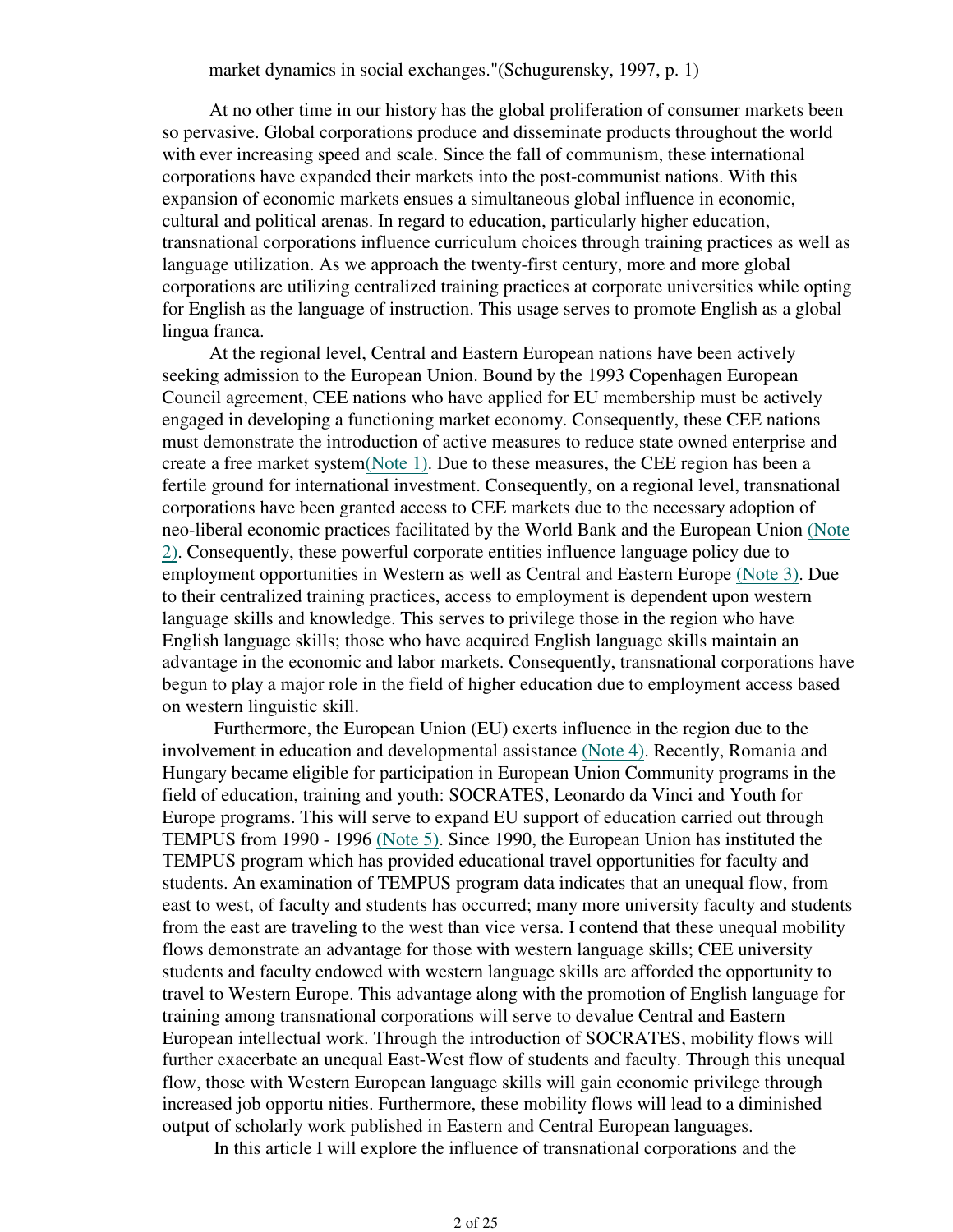European Union on Central and Eastern Europe. I contend that global trends facilitated by transnational corporate training is facilitating a de facto linguistic advantage for those who have acquired English language skills. Furthermore, since most transnational corporations maintain a strong lobbyist structure in Brussels, transnational corporations act more in the role of policy development in the European Union. Simultaneously, participation in TEMPUS has operated to privilege university students with western language skills. Further participation in ERASMUS will further this trend; those university students with French, German or English language skills will maintain a privileged position due to access to university mobility programs. EU involvement in the region paired with the international influence of transnational corporations will lead to an increased level of economic stratification in Central and Eastern Europe. Those who have western language skills, especially English, will be granted access to study and employment opportunities not afforded those without these linguistic skills.

## **Globalization: English as Corporate Lingua Franca**

With the collapse of Soviet communism and subsequent opening to international capitalism, global corporations were given the opportunity to expand operations and markets into Central and Eastern Europe. During the initial phases of transition, those CEE nations which were oriented towards a market economy were rewarded with large amounts of foreign investment (Note 6). Consequently, the World Bank and other multilaterals provided funding for those nations which were actively engaged in attempts of free-market liberalization and privatization(Note 7). Due to a need for capital and required by multilateral conditionality, CEE nations have opened its doors to global commerce. Yet, global commerce is simultaneously English speaking; five hundred and sixty-six of the top one thousand corporations in the world are located in English speaking nations(Note 8). Due to the economic power of global commerce centered in English speaking nations, English has become a global lingua franca. With markets expanding into CEE nations, those with English language skills will be given a privileged opportunity in the labor market. Consequently, English will increase in value as expansion of transnational corporation continues into the east.

 With this economic expansion comes a de facto influence on University curricula. Since University students in CEE nations will be granted employment opportunities with English language skills, a demand for English language instruction at the university as well as at other levels of the educational system has been realized(Note 9). Due to the economic influence of global commerce, the connection between transnational corporations and institutions of higher education continues to merge. For example, Mallampally (1997) provides the example of two internationally renown business universities (i.e., Institut pour l´enseignement des méthodes de direction de l'enterprise (IMEDE) and the International Management Institute (IMI) which were originally founded as corporate training centers for Nestlé and Alcan. Levels of university and corporate connections will be discussed in more detail later. Yet, the connections current exist and will continue to flourish as global commerce grows. Consequently, a hierarchal system of influence exists; labor market requirements (facilitated by TNCs) influence universities which provide the credentialing and cultural knowledge needed to advance in a global society. The power of economic capital works to define the system of higher educational institutions; due to economic influence, the practices of these corporations facilitates public demands which operate to change university practices and knowledge distribution (Bourdieu, 1973).

Table 1 illustrates the training strategies of the largest transnational corporations.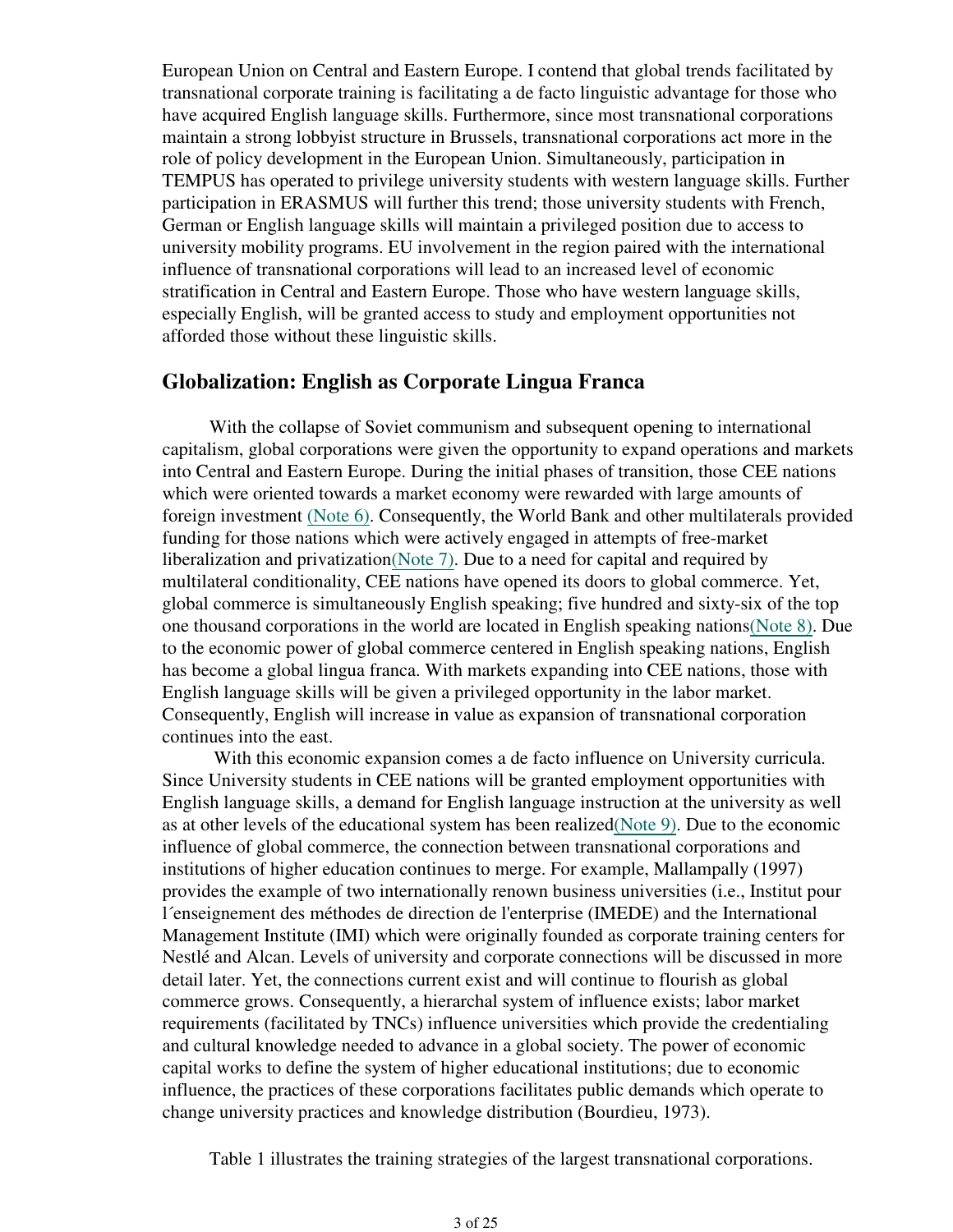From Table 1, large transnational corporations provide more technical training as well as on-the-job training than small to medium TNCs. Since large transnational corporations rely more on their own training systems, access to this training is critical for employment with these firms. Due the location of corporate headquarters, access to training is dependent upon western language skills. For example, since 566 of the top 1000 corporations are located in English speaking nations, English will more likely be the language of training. Consequently, what appears to be more important criteria in hiring is the language skills through which TNCs provide training for employees. Therefore, western language skills become more critical for employment in large TNCs.

#### **Table 1. Training of employees by TNCs**

| Type of Training $\&$<br><b>Region</b> | <b>Small to Medium TNCs</b> | <b>Large TNCs</b>    |
|----------------------------------------|-----------------------------|----------------------|
| On-the-Job Training                    | % Providing Training        | % Providing Training |
| South, East & South-East<br>Asia       | 61\%                        | $75\%$               |
| Latin America                          | 60%                         | 69%                  |
| <b>All Developing Nations</b>          | 61%                         | 73%                  |
| <b>Technical Training</b>              | % Providing Training        | % Providing Training |
| South, East & South-East<br>Asia       | 46%                         | 71%                  |
| Latin America                          | 35%                         | 74%                  |
| <b>All Developing Nations</b>          | 44%                         | 73%                  |

#### Source. Mallampally (1997).

From table 1, it can be ascertained that large transnational corporations tend to train employees at centralized locations. For example, in 1993, Nestlé trained 1200 workers from over 60 various nations at its Rive-Reine training center (Mallampally, 1997). As ERT (1989:35) explains about Nestlé training, due to global expansion:

a special group is prepared for an international career. An initial on-the-job training mixed with classroom seminars is offered during a  $1\frac{1}{2}$  -  $2\frac{1}{2}$  years. For this group it is especially essential to look after the company's interests as though they were one's own, through (1) mobility or the willingness and ability to move about both physically (i.e., from one geographical area to another) and socially, (2) adaptability both in geographical and intellectual terms, and (3) linguistic skill. The minimum requirement is for two languages, the preference being English, French and Spanish.

Similarly, large TNCs such as McDonald's as well as Anderson Consulting maintain their own universities which operate as training centers. Yet, in order to conduct training in these central locations, employees must utilize a lingua franca. Consequently, workers who are hired are required to have gained linguistic capital in French, English or German. At Airbus Industries, a collaboration between Spanish, English, German and French companies, workers communicate in English (World Press Review, 1997).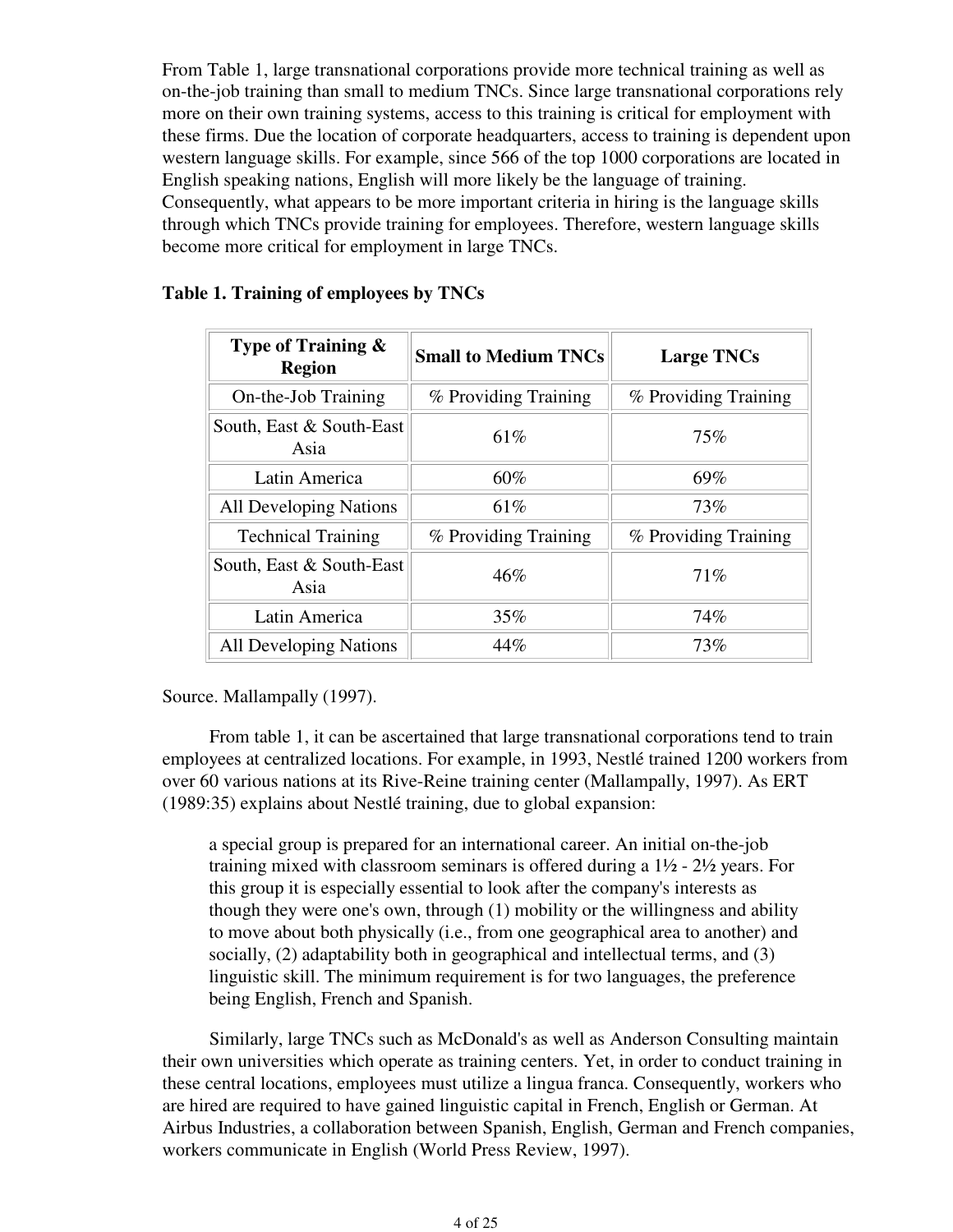Global commerce is influencing training practices throughout the world while TNC's training policies are influencing language acquisition as well as access to employment opportunities. Consequently, those who possess Western European linguistic capi tal remain in a privileged position. Transnational corporations located in Western Europe or moving into Eastern and Central Europe are continually influencing language policy. Since the EU is expanding into CEE nations, CEE university students are driven to acquire Western European linguistic capital.

## **European Union: Conflation of the Regional and Global**

Bound by the 1993 Copenhagen European Council agreement, CEE nations who have applied for EU membership must be actively engaged in developing a functioning market economy. In accordance with this EU mandate, the EU clearly views CEE nations as potential consumers of Western European products (Note 10). EU policy makers desire to increase the economic competitiveness of Western European corporations. "Further integration and enlargement will help rapidly growing income in Central and East European countries translate into a continuous rapid growth of the West-European export market" (European Commission, 1997a). With the European Commission keen on expanding economic markets into Eastern and Central Europe, EU policies are created in an effort to perpetuate free market liberalization and privatization in CEE nations which further contributes to the influence of global corporations.

 Like all large political institutions, the European Union has an ancillary collection of lobbyist organizations working for private corporate interests. One of the largest is the European Round Table of Industrialists (ERT). ERT is comprised of some of the largest multinational companies in the world. Of the forty-six companies ERT represents, twelve are listed in the top one hundred corporations in the world. European business continues to a major play on the world's stage. In 1998, 139 of the top 500 and 290 of the top 1000 corporations were located in Western Europe. In 1990, 168 of the world's top 500 corporations were based in Western Europe (Ikeda, 1996). Table 2 demonstrates the international economic power of many of the ERT corporations.

| Corporation              | <b>International Corporate Ranking</b><br>(Rank of 1000) |
|--------------------------|----------------------------------------------------------|
| General Electric         |                                                          |
| Royal Dutch Shell        | 3                                                        |
| <b>British Petroleum</b> | 21                                                       |
| Unilever                 | 33                                                       |
| <b>Nestle</b>            | 38                                                       |
| <b>British Telecom</b>   | 45                                                       |
| Daimler Benz             | 58                                                       |
| Ericsson                 | 71                                                       |
| <b>Siemens</b>           | 77                                                       |
| Bayer                    | 91                                                       |

#### **Table 2. ERT Corporations' Economic Power**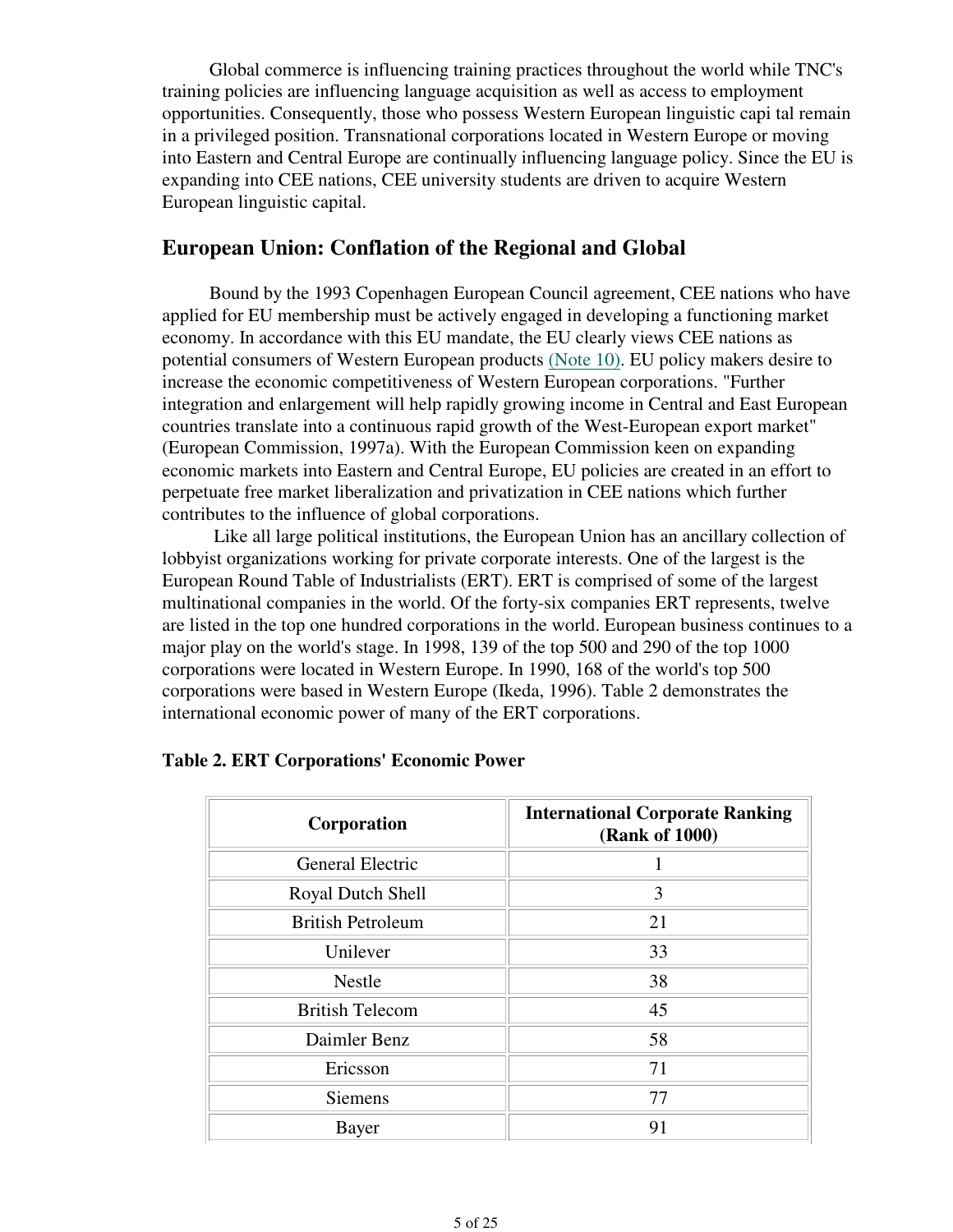| <b>B.A.T.</b> Industries |  |
|--------------------------|--|

Source. Business Week (1997).

 With such economic influence, it would be prudent to explore the relationship between ERT and the EU. For example, "[t]he aim of the ERT is to strengthen Europe's economy and improve its global competitiveness" (ERT, 1998). In order to accomplish this objective, ERT makes contact biannually (i.e., every six months) with members of the government which currently holds the EU presidency. This is due to the change in the EU presidency each six months. During these meetings, ERT presents working papers, reports or position papers outlining their policy in regard to critical issues influencing their corporate markets. In addition, ERT operates at the national level with its members facilitating contact with country level governmental and parliament members.

 Like all lobby organizations, the European Round Table of Industrialists is a policy dissemination body which attempts to steer EU policy decisions. For example, ERT released "Education for Europeans-- Towards the Learning Society" in March 1995. Interestingly, a July 14, 1997 report on the European Council's decision to admit Hungary, Romania and the Czech Republic for participation in Community programs for education, training and youth makes reference to a White Paper entitled, "Teaching and Learning - Towards the Learning Society." According to the European Council, this paper "defines the priorities of an education which is capable of carrying out its traditional tasks while integrating the new economics, technological and, above all, human aspects" (European Parliament, 1997: 20).

 In addition, in 1997, ERT published a report "Investing in Knowledge: The Integration of Technology in European Education." Later the same year, the European Commission released "Towards a Europe of Knowledge." ERT's report emphasizes an information society which learns through cooperation with corporations. This sentiment was echoed by the European Commission. In section three of the European Commission report, "The Parties Involved," economic partners are emphasized. "There must be a commitment to securing greater involvement of the business sector" (European Commission, 1997d, p. 7). Topics raised by ERT through their policy papers seems to have an influential effect on European Commission policy. This influence extends directly to institutions of higher education through collaborate efforts with universities.

# **European University--Corporate Connection**

ERT maintains an Educational Policy unit through which policy papers and collaboration with European Higher Education is facilitated. For example, the ERT joined together with the Standing Conference of Rectors, Presidents and Vice-Chancellors of the European Universities (CRE) to conduct research, publish policy papers and facilitate policy which would benefit corporate interest. CRE represents 500 universities in thirty nations. Two examples of collaborative publications include the following: European Approaches to Lifelong Learning (1992); and Lifelong Learning: Developing Europe's Future Capability: The Role of Industry - University Cooperation (1991). Through these publications, ERT promotes an increased partnership with institutions of higher education. Table 3 provides an example of suggested university - corporate collaborations currently being utilized by ERT member corporations.

## **Table 3. University--Corporate Collaboration**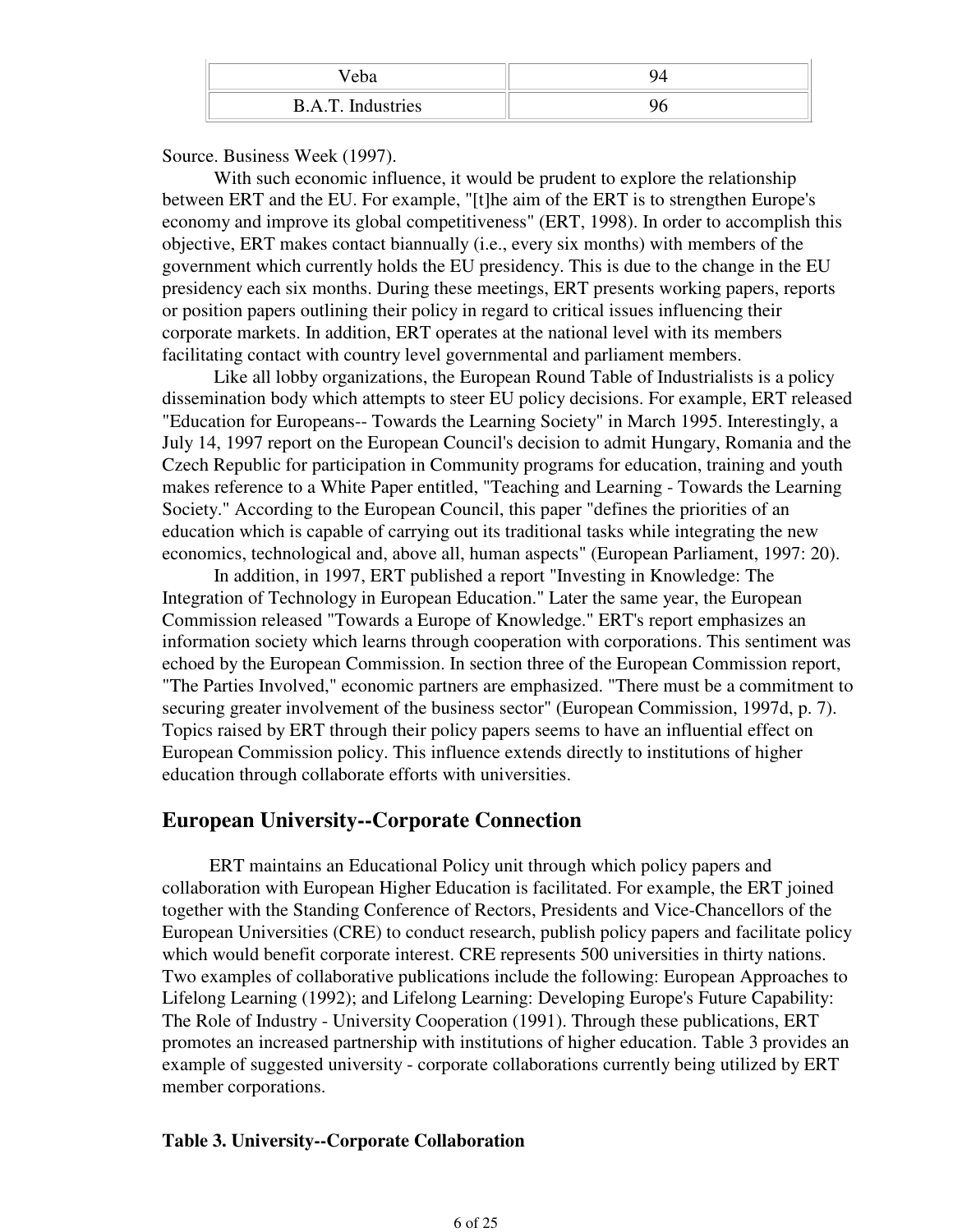| <b>Training Type</b>            | <b>Description</b>                                                      |  |
|---------------------------------|-------------------------------------------------------------------------|--|
| <b>Inhouse Training</b>         | Individual University faculty utilized<br>at corporate headquarters     |  |
| Tailor-made programs            | Universities construct program for<br>corporation                       |  |
| Joint Collaboration             | Combine accredited company training<br>with external university courses |  |
| Pick and Mix                    | Select courses at a variety of<br>institutions                          |  |
| Publicly funded adult education | Open University                                                         |  |
| Self-study                      | Distance Education Supported with<br>Technology                         |  |

Source. European Round Table of Industrialists (1991).

 ERT desires universities to serve its interest through a concerted effort to promote life long learning; training costs will be reduced if universities aid corporations in training. For example, the American Society for Training and Development (ASTD) reported that \$25 billion was spent annual in order to train poorly educated graduates (Vaughn, 1997). In addition to global economic influence, the European Round Table of Industrialist is attempting to drive educational policy making throughout Europe through its partnership with CRE and policy papers disseminated to the European Union at its biannual meeting with the EU presidency. Yet, the corporations represented by ERT influence university students as well as language policy in CEE nations through its global economic strength.

# **Corporate Influence in Central and Eastern Europe**

A recent survey conducted by Universum (1997) illustrates how Polish, Hungarian and Czech University students view language skills and their relationship to economic opportunity. Fifty-seven percent of the respondents indicated that "the ability to speak foreign languages" was a critical skill perceived as necessary to realize success in career plans. A large percentage realize that access to increased levels of employment in the European market is dependent upon the possession of language skills. Economic incentives, realized through language ability, remain the impetus for travel to Western Europe for education and employment opportunities. On the other hand, the large number of Romanians and Hungarians without knowledge of Western languages face an uncertain and perceived unfair future. World Press Review (1997:8) provides insight into their feelings:

Hardest to take for many non-English speakers is the way the global language has divided the world into haves and have-nots: opportunities for knowledge, jobs, and advancement may be open to English speakers and closed to others. Career ads in French newspapers published in Belgium are often used in English, because multinationals increasingly regard mastery of the language as a job requisite.

 With such an emphasis on foreign language acquisition as a requisite for employment, transnational corporations are endowed with a de facto influence over CEE university students. Due to the economic prowess of TNCs, CEE students look to these multinationals as a mechanism for upward mobility. Of those surveyed about companies that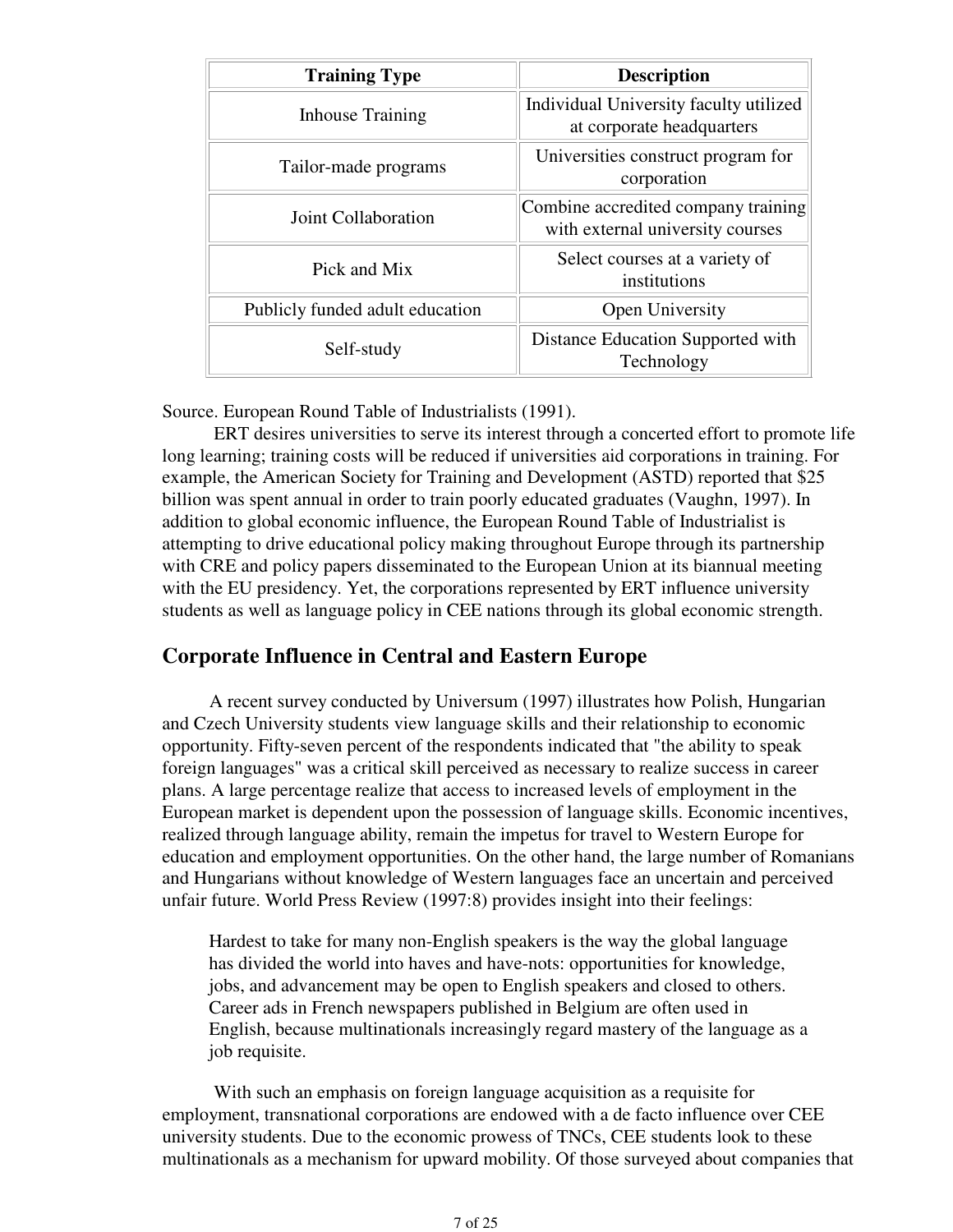they would ideally like to work for, only four domestic companies (i.e., two banks, one telecommunications company and one brewery) made the top 25 "wish list" in total of the three countries represented in the survey. Interestingly, in two nations these companies were the number one choice. Generally, university students in the region are looking toward the West for economic prosperity; thirty-six percent of the respondents want to work for a multinational. This desire for employment at multinational corporations leads to a de facto influence on language programming at Central and Eastern European universities. For example, students seeking upward mobility realize the need to acquire Western European language skills which in-turn creates a demand for these languages at CEE universities. Fifty-seven percent of the university students indicated that acquiring a command of foreign languages is important to current career success. In other words, these university students recognize that acquiring linguistic capital (i.e., modern languages of Western Europe such as German, French and English) is critical to upward mobility in the emerging new Europe. In addition, the influence of western linguistic capital can also be seen in the number of students from post-communist nations studying in the United States; 4780 students came to the U.S.A. during the 1991-92 year to study at American universities as compared with 18,032 during 1995-96 year (Moffet, 1996). The influence of global commerce on language acquisition can be seen through this recognition. Consequently, transnational corporations (TNC) create linguistic value through their global economic power. Students are clearly aware of this fact and equate economic success with working for this influential transnational corporations. Table 4 illustrates the university respondents top ten selections for ideal employment.

| <b>Poland</b>          | <b>Czech Republic</b><br><b>Hungary</b> |                            |
|------------------------|-----------------------------------------|----------------------------|
| <b>IBM</b>             | Komenci Banka                           | <b>MOL</b>                 |
| <b>BMW</b>             | <b>IBM</b>                              | <b>IBM</b>                 |
| <b>OPEL</b>            | Microsoft                               | Unilever                   |
| Microsoft              | <b>SPT</b> Telecom                      | Coca Cola                  |
| <b>General Motors</b>  | Citibank                                | <b>BMW</b>                 |
| Philips                | Coppers & Lybrand                       | <b>Andersen Consulting</b> |
| <b>Siemens</b>         | <b>Hewlett Packard</b>                  | <b>Nestle</b>              |
| <b>Bank Handlowy</b>   | Arthur Andersen                         | Mercedes-Benz              |
| <b>Arthur Andersen</b> | <b>Siemens</b>                          | Audi                       |
| Sony                   | <b>BMW</b>                              | Danone                     |

#### **Table 4. CEE University Students Dream Jobs.**

Source: Universum International (1997)

 Surely, the majority of these companies are familiar to the reader. Students chose large TNCs; TNCs that represent some of the most successful and wealthiest corporations in the world. With this recognition comes a simultaneous realization of the language of their corporate headquarters (i.e., English, French, German). Obtaining linguistic capital for these university students represents an economic incentive for upward mobility. In addition, these languages operate as a transnational corporate ling ua franca allowing communication between native speakers of various vernacular languages. The influence of English and other Western languages facilitates university policy and curriculum change as well as a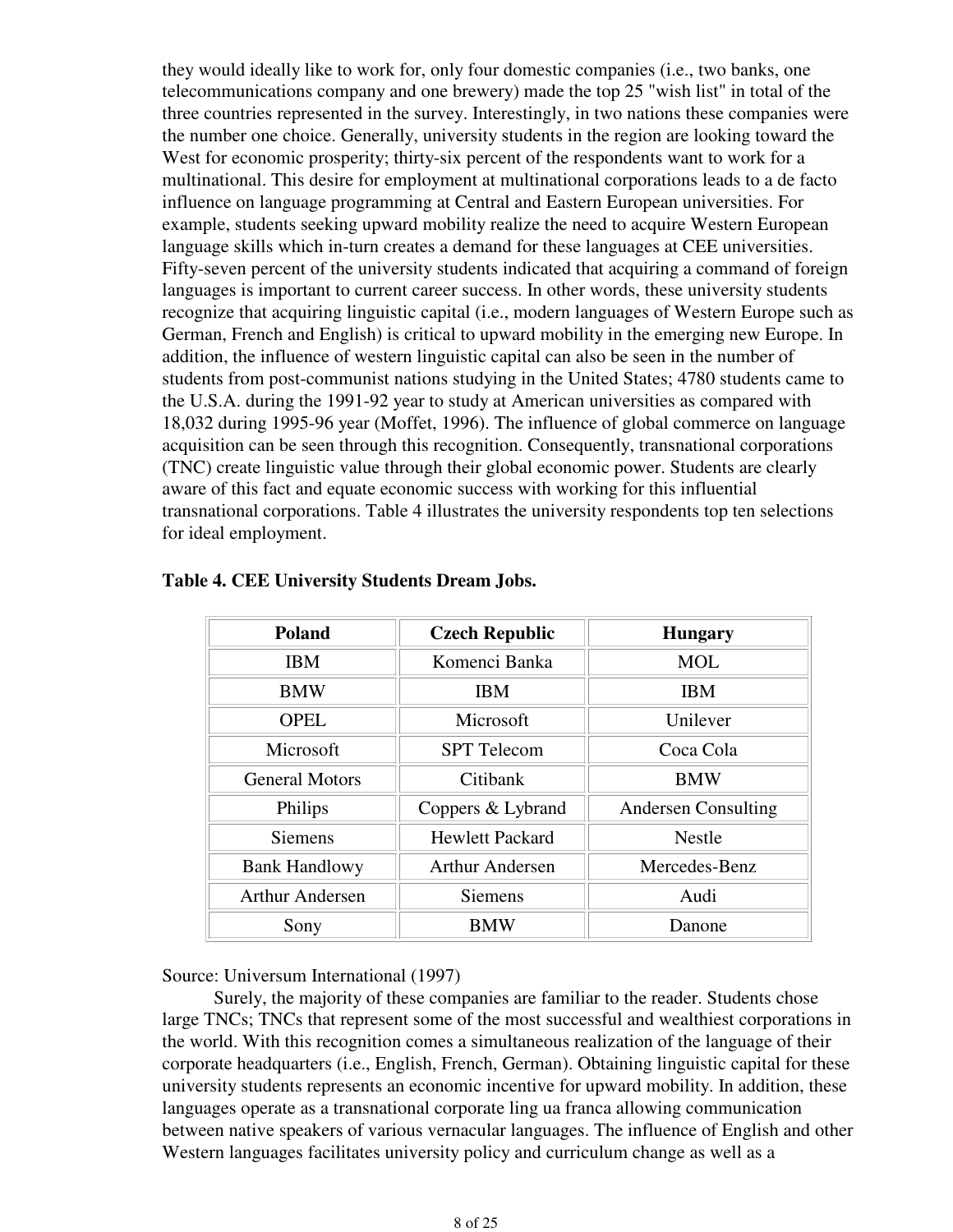# **EU Involvement in Central and Eastern Europe Higher Education**

Beginning September 1, 1997, Romania and Hungary became eligible for participation in European Union Community programs in the field of education, training and youth: SOCRATES, Leonardo da Vinci and Youth for Europe programs (Note 11). In a ddition, the Czech Republic has recently became eligible to participate and it is anticipated that other CEE countries (i.e., Slovakia, Poland) will become eligible in the near future.

 The European Union (EU) has been actively involved in Central Europe since 1988 (Note 12). As CEE nations realized more freedom, the level of EU involvement and cooperation from the EU increased. On December 18, 1989, the EU created PHARE in an effort to provide financial assistance and advice to post-communist nations (Note 13). As part of the creation of PHARE was the development of TEMPUS (Note 14). TEMPUS has been the EU's primary developmental assistance program in the field of education for Central and Eastern Europe. TEMPUS was initially implemented in order to meet the education and training needs of Hungary and Poland in an effort to support the initiatives of Phare. Yet, the EU soon realized Member Countries could benefit from expanding aid to other nations in the CEE region. In 1990, the Ministers of Foreign Affairs of G24 nations extended financial assistance to Czechoslovakia, Bulgaria, the German Democratic Republic and Yugoslavia

On May 7, 1990, the European Council created the TEMPUS program; Article 4 of the European Council decision outlines the objectives of the TEMPUS program (European Commission, 1997; European Commission, 1991). With the admission of associate countries into community programs, the EU will further its educational efforts first facilitated through TEMPUS (Trans European Cooperation Scheme for Higher Education). The objectives of TEMPUS are:

- to facilitate the coordination of the provision of assistance to the eligible countries in the field of exchange and mobility, particularly for university students and teachers, whether this assistance is provided by the Community, by its Member States or by third countries of the G24 group;
- to contribute to the improvement of training in the eligible countries, particularly in subject areas to which they give priority, and to encourage their cooperation, including joint cooperation, with partners in the Community, taking into account the need to ensure the widest possible participation of all regions of the Community in such actions;
- to increase opportunities for the teaching and learning in the eligible countries of those languages used in the Community and covered by the Lingua program and vice-versa;
- to enable students from the eligible countries to spend a specific period of study at university or to undertake industry placements within the Member States, while ensuring equality of opportunity for male and female students as regard participation in such mobility;
- to enable students from the Community to spend a similar period of study or placement in an eligible country;
- to promote increased exchanges and mobility of teaching staff and trainers as part of the cooperation process.

Of particular interest are the final two objectives: (1) to enable students to study or work in CEE nations; (2) to promote exchanges between EU and CEE faculty and students.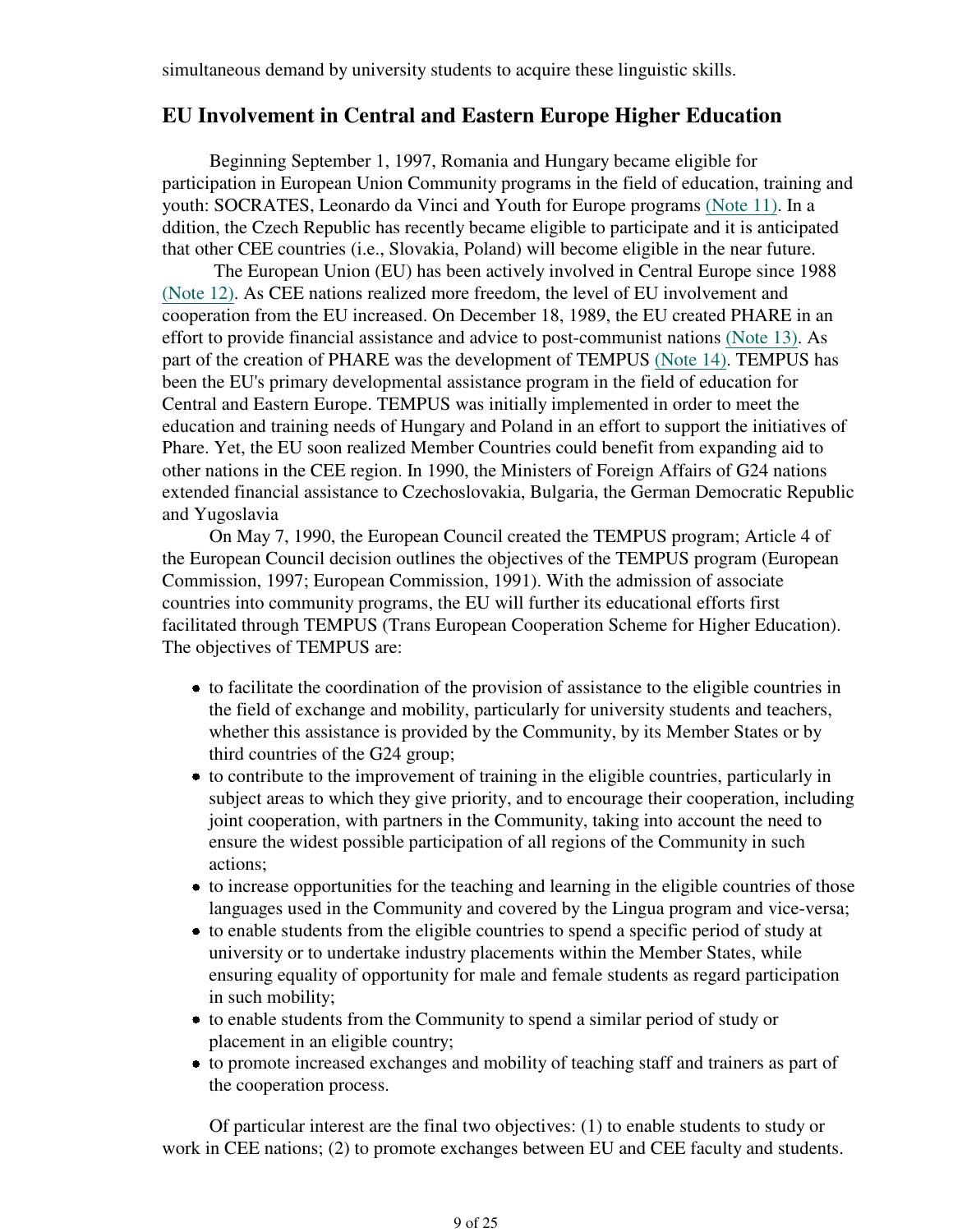Ideally, TEMPUS objectives promote cooperation as well as the exchange of ideas and cultures between citizens of EU and CEE nations. Yet, this is only true if a two-way flow of exchange occurs. Figures 1 and 2 illustrate faculty and student flows from 1990 to 1996.

Consequently, an examination of the flow patterns of faculty and students to and from CEE nations should reveal if TEMPUS objectives have been met through exchanges and mobility flows. According to the European Training Foundation (1997a), large numbers of East-West and West-East exchanges have occurred. For example, 100,649 faculty and students have benefitted from TEMPUS funded Joint European Project exchanges as well as 10,624 individuals through Individual Mobility Grants (European Training Foundation, 1997b).

#### **Figure 1. Faculty & Student Flows between EU and CEE countries (1990-1996)**



Source. 1996 Tempus Yearbook.

**Figure 2. Faculty & Student Individual Mobility Flows (1990-1996)**



Source. 1996 Tempus Yearbook.

 From this data, it becomes clear that an unequal flow of faculty and staff is occurring; faculty and students from CEE countries are traveling to the EU Member States in much greater numbers. What is particularly worrisome is the low number of students from EU member countries traveling to CEE nations.

Since these students represent the future scholars from the region, the capability for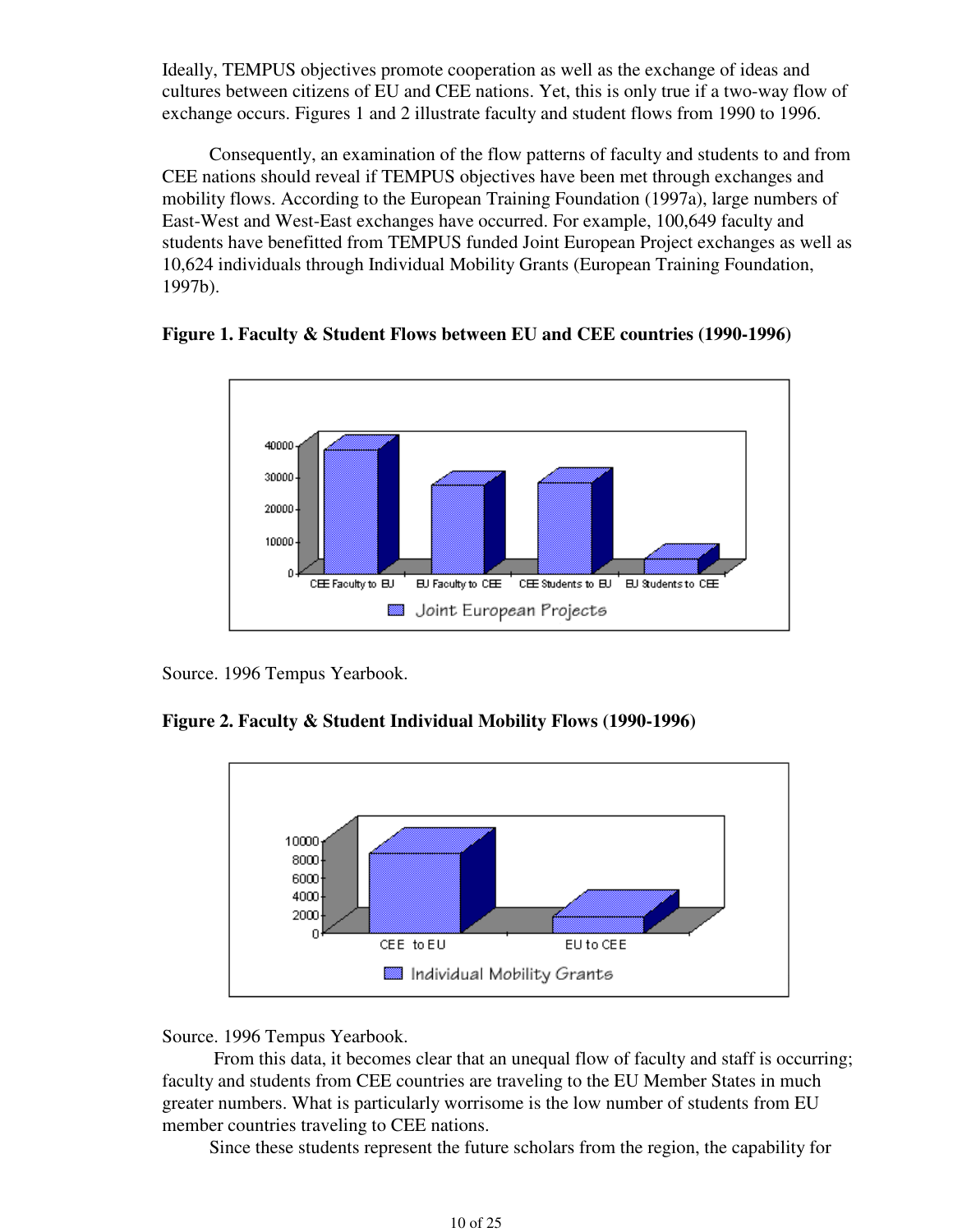access to knowledge from CEE nations is dependent upon translations from CEE nation students obtaining Western European language skills. Consequently, the potential for the loss or lack of distribution of academic work produced in CEE nations remains great due to the emphasis on Western European languages as well as these unequal academic mobility flows. Due to the emphasis on western languages, scholars will not have access to academic production written in CEE languages; those who will translate are more likely to translate from western to eastern languages. As English continues its global dominance, fewer scholarly journals will utilize CEE languages; the majority of the global intellectual products, journals and magazines, are published in a few languages: English, French, German, Spanish (Altbach, 1982)

 Some may argue that this unidirectional flow is justifiable. After years under Soviet domination with strict regulations governing travel, faculty and staff from CEE nations desire travel opportunities to visit and explore Western Europe. In addition, universities in the region may not have the infrastructure capacity to support large numbers of west-east exchanges. Certainly, conversations with many students and colleagues from the CEE region indicate a desire to see Western Europe after oppressive communist policies. Yet, these mobility patterns are likely to result in a high degree of social-epistemological stratification based upon linguistic and other capital. For example, those who have acquired Western European language skills are able to participate in East-West exchanges. Current realities in Western European Academic exchange will only be exacerbated with the further entry of Eastern and Central scholars. For example, current participation of EU Member countries in staff mobility demonstrates the dependence on the dominant languages of Europe.

Enders' (1998) study of academic staff mobility in the European Union through ERASMUS demonstrates that a hierarchal value of languages exists in the European Union. Of all staff mobilities in 1990 - 91, English was utilized in 61 percent of course offerings where visiting faculty were lecturing at host institutions. French was the language of instruction in 27 percent of the courses, German 13 percent, Spanish 10 percent, Italian 9 percent and all other languages 2 percent. English is presently the academic lingua franca of choice.

In addition to the potential for decreased production of scholarly works in CEE languages, these opportunities created through university exchange could lead to future employment prospects with Western European universities and/or corporations leading to further economic stratification between university students in the CEE region who possess Western European language skills and those who don't. Consequently, economic stratification based on educational attainment will be further exacerbated by access given to those with western language skills. Access which provides upward mobility opportunities for those with these linguistic skills.

# **European Higher Education: Potential Impact on CEE Faculty and Students**

In 1979, Jean-François Lyotard published *The Postmodern Condition: A Report on Knowledge*. His work acted as a catalyst for the postmodern movement but more importantly discussed his perceptions of the future of education and knowledge. Lyotard (1993, p. 4-5) writes:

The relationship of the suppliers and users of knowledge to the knowledge they supply and use is now tending, and will increasingly tend, to assume the form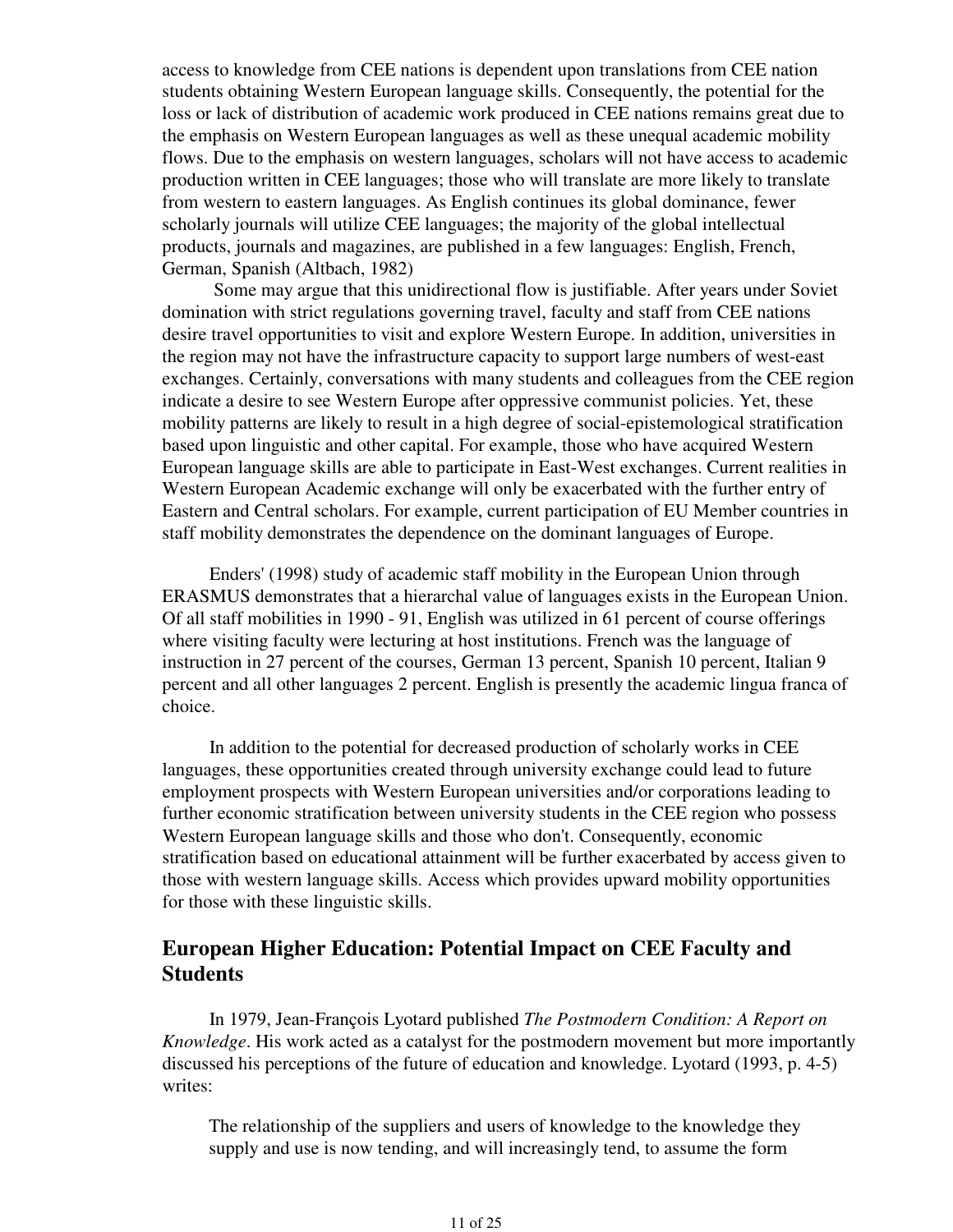already taken by the relationship of commodity producers and consumers to the commodities they produce and consume - that is, the form of value. Knowledge is and will be produced in order to be sold , it is and will be consumed in order to be valorized in a new production: in both cases, the goal is exchange. Knowledge ceases to be an end in itself, it loses its "use-value."

Due to this shift from knowledge as an end in itself to knowledge as symbolic capital, educational institutions must sell the acquisition of knowledge and skills to the consumer-student. Universities throughout the world are experiencing a shift from knowledge as an end in itself to knowledge as added value to the individual's symbolic captial. Consequently, universities are forging relationships with corporate entities as I have discussed previously in the paper.

Transformation in the nature of knowledge, then, could well have repercussions on the existing public powers, forcing them to reconsider relations (both de jure and de facto) with the large corporations, and more generally with civil service. (Lyotard, 1993, p. 6)

Lyotard's keen prognostication of the current reality we are witnessing in higher education is valuable for reflection on the impact of Central and Eastern Europe in regard to higher education. In CEE nations, the commodification of higher education is realized in two majors forms: privatization of education and the shifting profession of higher education.

With the elimination of communist state controlled education at the beginning of the 1990's came privitization efforts. International donor agencies including the European Union mandated privatization as a preresquisite to EU membership as well as receipt of donor aid. Consequently, the education sector was opened to private institutions offering all types of educational services. Through these privatization efforts, Central and Eastern Europe has witnessed the influx of hundreds (or perhaps thousands) of private institutions of higher education as well as universities headquartered in Europe or the United States with branch campuses in the region. Higher education has become a commodity. Since many of the programs strive to offer international models of business or authentic language instructors, local instructors are replaced with scholars who have knowledge of Western European business, law, economics models as well as the command of English or German. Could this lead to unemployment for those regional scholars without these languages or skills?

In addition to privatization efforts, higher education institutions in Europe as well as throughout the world are facing similar circumstances. Throughout the world in the past fifteen years, the percentage of students entering institutions of higher education as well as the percentage graduating has continued to rise substantially. Figure 3 demonstrates these trends in several OECD nations.

#### **Figure 3. University Enrollment Rates (1985-1995)**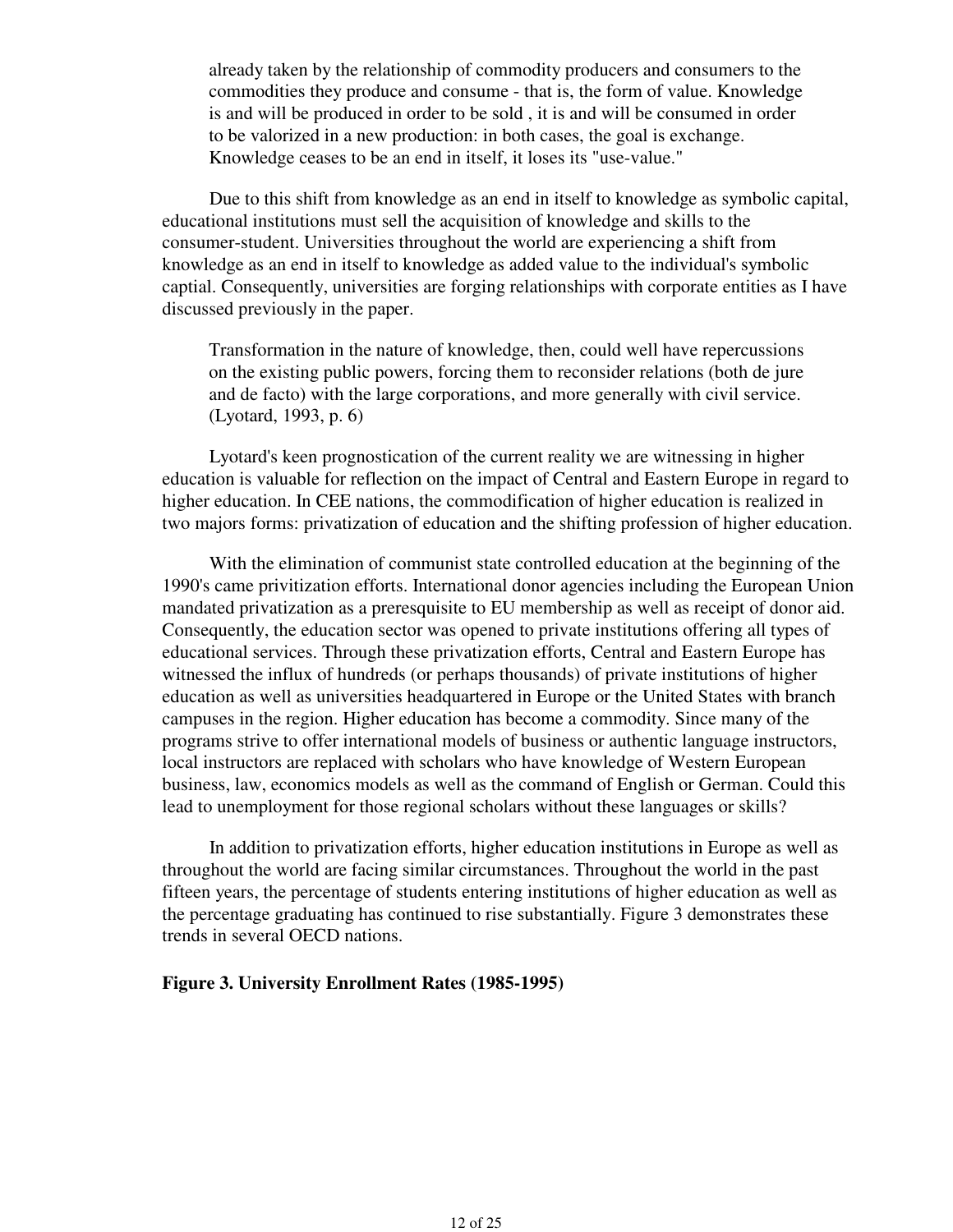

#### Source. Peter (1997)

With large numbers of students entering higher education, universities are beginning to struggle financially. In addition, at the same time as large numbers of students are entering higher education, European governments are reducing per pupil funding. Consequently, a potential education crisis is being realized in Europe. To counter the economic reality of universal access to higher education, many nations have introduced increased levels of tuition and fees as well as stricter admissions policies (Schugurensky, 1998). Yet, with the opening of Central and Eastern Europe, western institutions may utilize the contacts brought about through TEMPUS and SOCRATES to fill needed lecture positions with CEE academicians.

Considering the influx of western scholars to Central and Eastern Europe as well as the access to university connections through mobility programs, Western European institutions of higher education potentially view Eastern European scholars as inexpensive labor to fill the needed positions to teach the masses entering higher education in Western Europe. Although these trends favor Western European institutions, Eastern scholars are eager for an income to support themselves and their families. Intellectual labor will, as Lyotard suggests, begin to resemble commodification. Advertisments may soon appear in LeMonde or Nepszabadsag written in English searching for lecturers to teach in Western Europe. But again we must be reminded of the linguistic capital involved. English is a symbolic passport providing access to those who posess it.

Furthermore, this financial crisis may lead to less opportunities for Central and Eastern European students seeking placement in the universities with the best domestic reputation. Due to the financial crisis of higher education in the region, institutions of higher education are attempting to lure Western students who are willing to spend large sums of money on tutition to study there. With large numbers of foreign students coming to the region, university spaces at prestigious unviersities may begin to be filled with those who can afford to pay for tuition in hard currencies such as dollars, marks and pounds. Language continues to play a major role at the university level in the region.

# **Language as Neo-Colonial Agent or Catalyst for Upward Mobility?**

Historically, the language of instruction at the university level or the acquisition of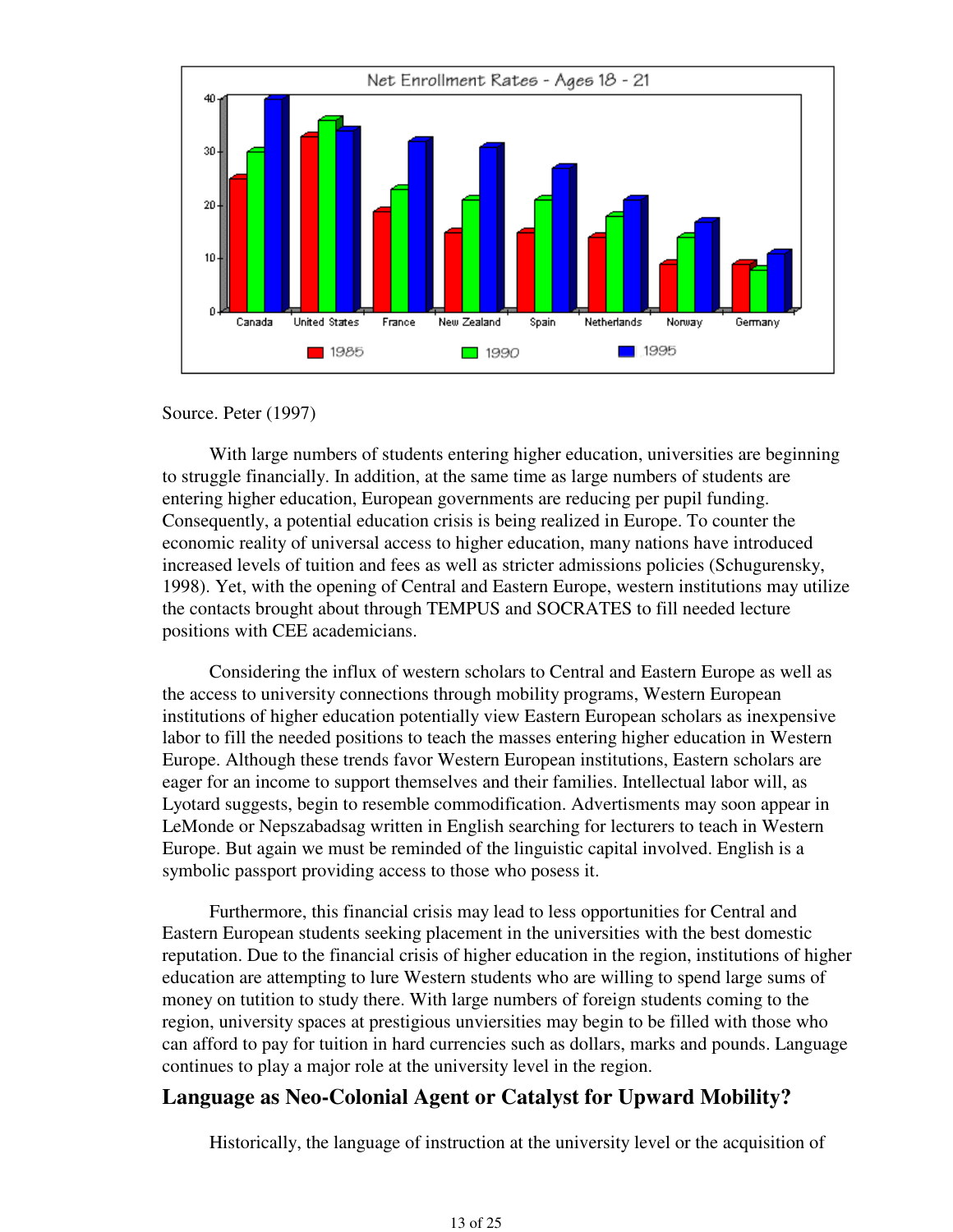foreign languages has provided the recipient of educational services with prestige which could be exchanged as symbolic capital. For example, Latin as a dead language was the language of instruction at the higher education level and Hebrew, French and Greek were learned in order to train mental faculties. Acquisition of these languages offered potential wealth and prestige: similarly, those who acquire English today have access not afforded others who are educated to the same level. Perhaps we can draw parallels between what is occurring today with the past in regard that elite education has been instituted in an effort to restrict access. For example, elites (e.g., economically dominant individuals and families) attempted to restrict access through language of instruction. For example, Those today who don't have command of a western language are in a similar position; language skills can provide access or restrict it. Yet, there are fundamental differences as well.

In the past, Latin was used as symbolic capital when education was perceived as an end in itself. Elites differentiated themselves from others through knowledge acquisition and mental training rather than career aspiration. Since most students came from financial secure families, knowledge and mental training was the differentiating factor. They believed that a cultivated mind made an individual superior. Enlightment was driven by the pursuit of the rational and this would be achieved through education and mental training in part through the acquisition of foreign languages. Yet, today there has been a fundamental shift in the belief of the value of higher education. Today, a university education is seen more and more as a value added enterprise which provides the individual with symbolic capital to exchange in the labor market.

For example, Education adds value to human capital; higher education provides individuals with upward mobility opportunities. I would argue that those who obtained an education in Latin were also exercising an initiative to realize a superior economic position in exchange for their knowledge but this education was also sought more as an end in itself. Today's university student, particularly in Eastern and Central Europe, is driven much more by market forces. Since Central and Eastern Europe is realizing an economic crisis, these forces exercise great power on issues of university curricula and language of instruction.

University studies historically have operated as a mechanism to preserve elite status. Bourdieu (1973, 1990) illustrates this in French universities; most university students in French universities were children of the professional class. This process of elite preservation was experienced and continues today in African nations. After independence, elites maintained the colonial language due to the perception that this language afforded more opportunities for upward mobility. Yet, this was a condition of neo-coloialism where European language and cultural was perceived as superior. The people called for the language of instruction to remain the Western European language because they perceived these languages as leading to positions of economic superiority and prestige. Indeed, the French Cultural Ministry and the British Council are involved in maintaining the utilization of French and English in African nations and have established lucrative business operations similar to the establishment of western schools in Central and Eastern Europe. But, in Eastern and Central Europe, masses of people have rejected the colonial language of Russian and replaced it with English and German.

Indeed, as with Latin and the Colonial languages of French and English, language acquisition in CEE is driven by a desire for upward mobility. Language skills are viewed as a value added enterprise. I do not see this as a nation-state neo-colonial situation. But, multinational corporations are facilitating a neo-colonial condition where English is perceived as superior to the national languages of Central and Eastern European countries.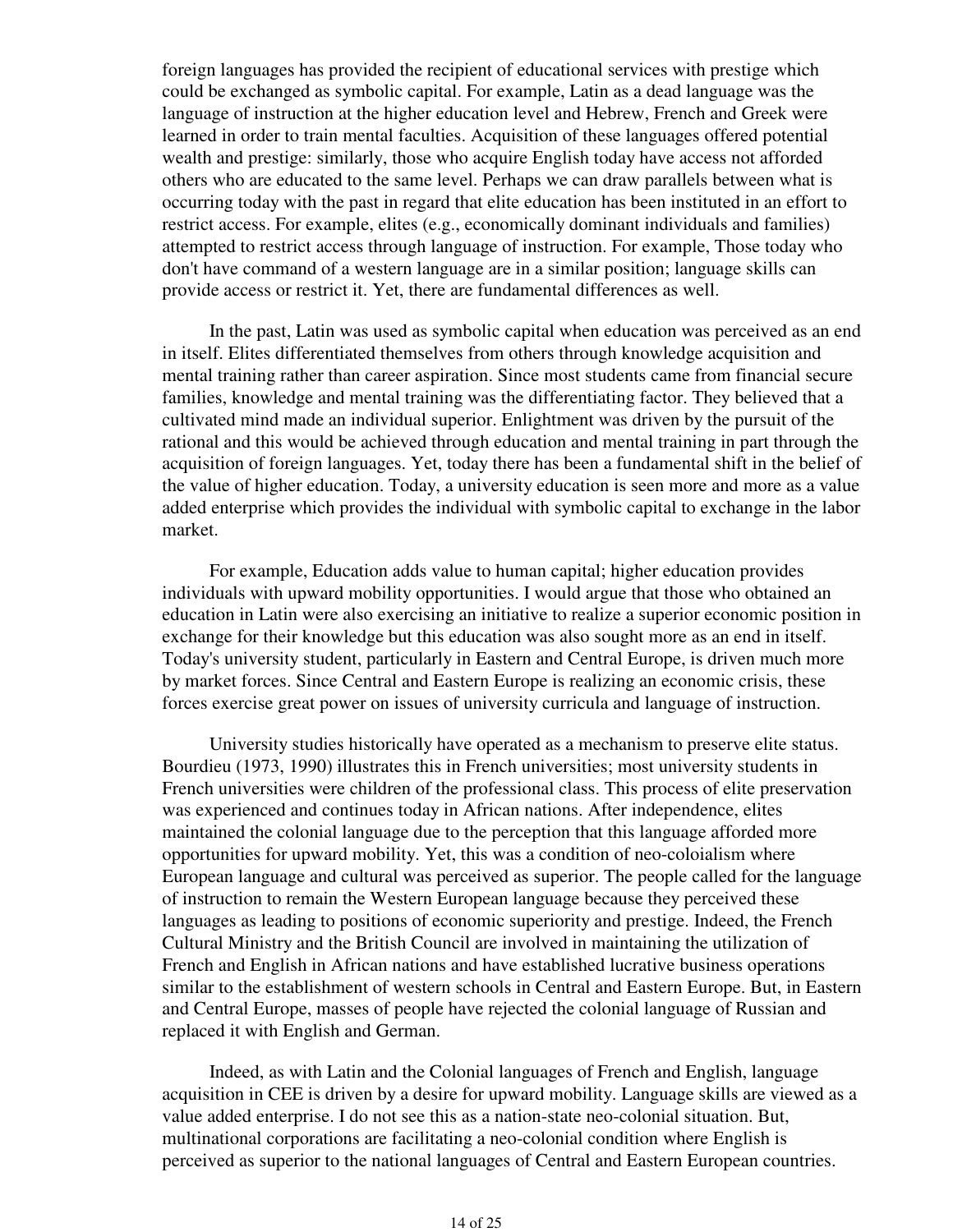Today, English is a desired product to be obtained due to the economic superiority of English speaking corporations. As I have demonstrated, the largest companies in the world are located in English speaking countries and utilize English as a working lingua franca. Language skills today are driven by economics. Transnational corporations are continuing to replace the nation-state as a global and regional force as people perceive employment opportunities with Western European companies or in Western European nations through labor mobility offered with admittance into the European Union. Those with language skills in Central and Eastern European nations are at a distinct advantage. Yet, how prolific is the possession of English or other Western European languages?

## **National Advantage: Western European Languages as Cultural Capital**

Von Kopp (1996) suggests that in order to succeed in CEE nations during the transition phase, it is more important for citizens to acquire cultural capital than economic capital. For example, CEE students with foreign language skills are at a distinct advantage over students who have yet to acquire these skills. Yet, Hungary and Romania illustrate problematic realities in regard to linguistic capital. The Sixth Central and Eastern Eurobarometer revealed that 79% of Hungarians and 78% of Romanians couldn't speak a second language well enough to converse in it (Note 15). In Hungary, similar results were obtained in earlier surveys; in 1979, 7% could speak a foreign language while in 1982, 13.9% surveyed could speak a foreign language (Radnai, 1994). Interestingly, the Czech Republic doesn't have such a language problem (Note 16). With such large numbers of citizens unable to converse in a second language, residents of Romania and Hungary are at a distinct disadvantage as the European Union expands. Yet, educational attainment in these nations plays a major role in access and privilege. As illustrated in Table 5, university educated Hungarians were twice as likely to have acquired language skills than secondary students. Educational attainment simultaneously brought about access to TEMPUS programs due to possession of western linguistic skill.

|                                                        | $< 8$ Years<br>of Primary<br>School | 8 Years of<br>Primary<br>School | Secondary<br>School | College $&$<br>University | Total<br>Population |
|--------------------------------------------------------|-------------------------------------|---------------------------------|---------------------|---------------------------|---------------------|
| Knowledge<br>of Foreign<br>Languages                   | 8.1                                 | 8.3                             | 27.4                | 53.9                      | 14.8                |
| N <sub>0</sub><br>Knowledge<br>of Foreign<br>Languages | 91.1                                | 91.7                            | 72.6                | 46.1                      | 85.2                |
| # Sampled                                              | 3024                                | 4359                            | 1671                | 696                       | 9750                |
| Percent of<br>Total                                    | 31.2%                               | 44.7%                           | 17.1%               | 7%                        | 100%                |

#### **Table 5. Foreign Language Knowledge in Hungary**

Source. Radnai (1994).

 With EU expansion comes mobility opportunities (Note 17). Yet, access to these mobility opportunities are dependent upon language skills. Those with English, German and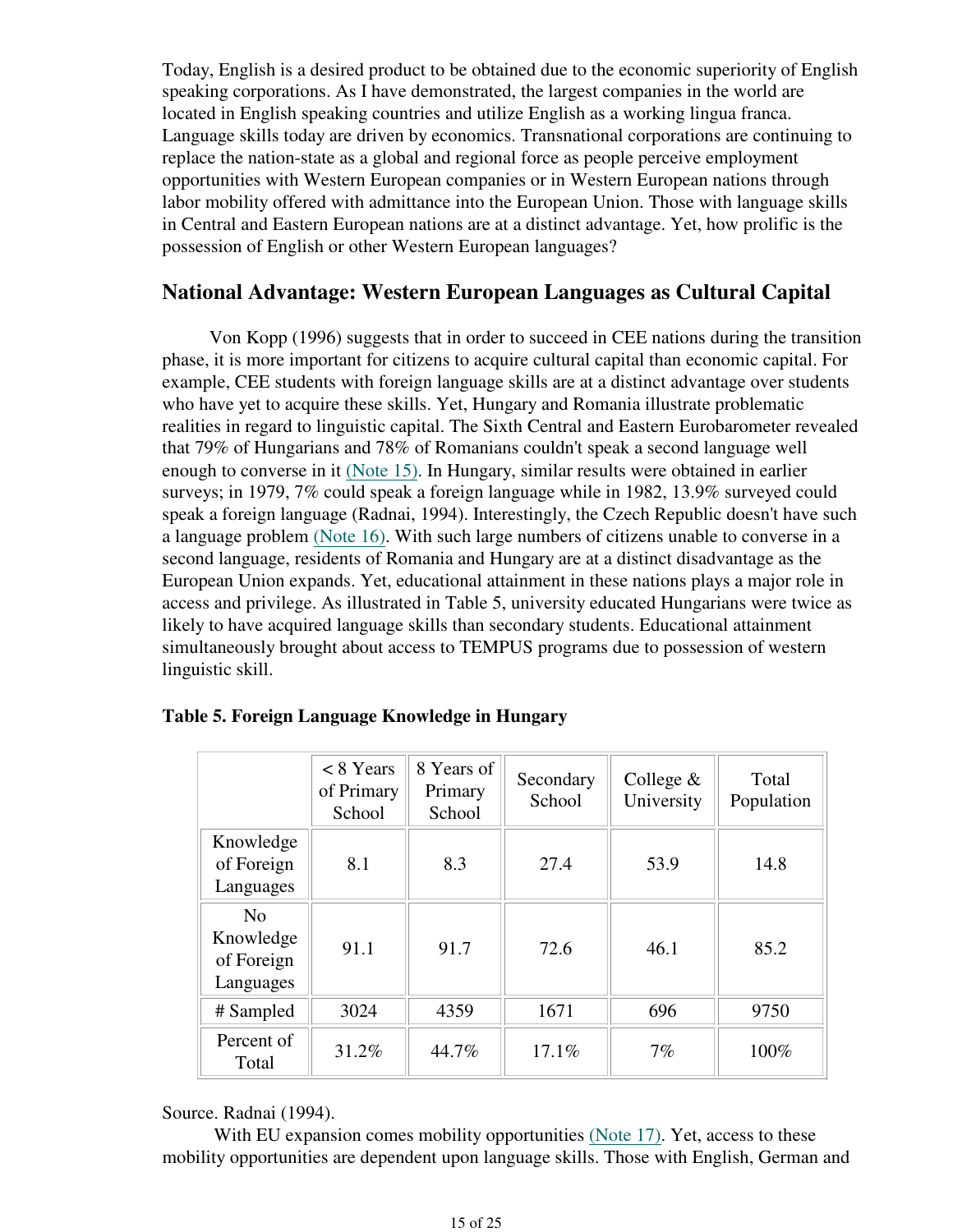French language skills have access to university studies in France, Germany and the United Kingdom as well as future employment opportunities with multinational corporations. Consequently, those university students with language skills can be considered to possess a form of symbolic capital: linguistic capital. Language skills are not capital in an economic sense but allow for symbolic exchanges which enable an individual an to extend the boundaries of her/his existence (Bernstein, 1973). A shift toward Western Europe has allowed those who possess Western linguistic and cultural capital to emerge as privileged. As we approach the twenty-first century, language skills conducive to communicating with American, Japanese and European Union member countries equate to job opportunities and economic advantage. This reality will further exacerbate the economic stratification brought about since transition due to an increased emphasis on credentialism; university graduates have a distinct economic advantage since the fall of Soviet communism (Note 18).

# **CEEPUS: Viable Solution or Contributor to Western European Linguistic Capital?**

The Central European Exchange Program for University Students (CEEPUS) was initiated in January 1995. Realizing that "there had been substantial increases in 'East-West' exchanges, academic exchange among the new democracies had come almost to a complete halt" the Austrian Government facilitated a meeting of CEE ministers of higher education to discuss the creation of CEEPUS (Austrian Ministry of Education, 1995). Unlike TEMPUS, CEEPUS primarily operates as an East-East university exchange program. University exchanges occur between Hungary, Bulgaria, Romania, Poland, Slovakia, Austria, Croatia, Czech Republic and Slovenia institutions of higher education or departments.

 Each nation pledges a number of scholarship months (see table 6); these months are considered CEEPUS currency. For example, this "currency" represents how many months institutions in each country will sponsor a student (i.e., host nations waive tuition costs for visiting students). Due to the age limit of the program (i.e., a maximum of 35 years of age), CEEPUS primarily promotes cultural and academic exchange between CEE students although university professors and graduate students are also encouraged to participate.

 In regard to language, CEEPUS participation mandates the inclusion of courses in English, German and French. Consequently, these three languages operate as the official lingua francas of the CEEPUS program. In support of CEE languages is a type of course referred to as a "dual course." Dual courses consist of groups of participants from two countries where each group learns the language of the other group. Consequently, CEEPUS supports regional linguistic acquisition.

 Although CEEPUS doesn't serve the quantity of TEMPUS mobility, as illustrated through the scholarship hours in table 6, the East-East nature of CEEPUS provides opportunities for CEE regional intellectual exchange and language learning. Consequently, institutions undergoing similar problems facilitated during post-communist transition can exchange ideas without the intervention of a western perspective. In addition, the East-East nature provides for a mechanism to preserve scholarly perspectives which can be endangered by global domination of academic journals written in Western languages.

#### **Table 6. Scholarship Hours Pledged by Country**

| <b>Nation</b> | 1995 - 1996 | 1997<br>$996 -$ |
|---------------|-------------|-----------------|
|               | ÷vu         |                 |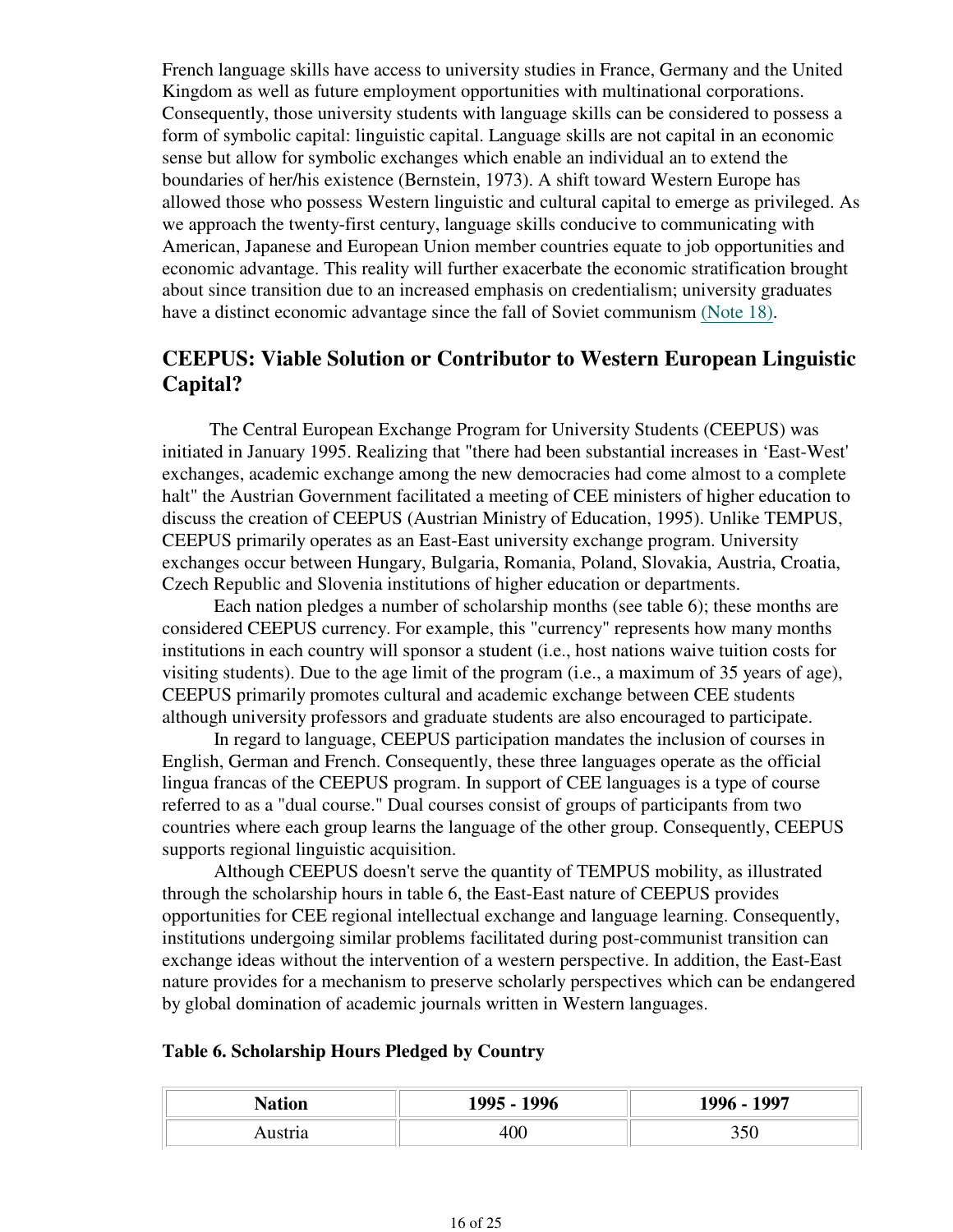| Bulgaria       | 100 | 100 |
|----------------|-----|-----|
| Croatia        | 100 | 175 |
| Czech Republic |     | 100 |
| Hungary        | 300 | 350 |
| Poland         | 150 | 197 |
| Slovakia       | 300 | 300 |
| Slovenia       | 100 | 150 |

Source. Croatian CEEPUS Office (1997).

Is CEEPUS the only potential model for securing the language, culture and ideas of the region? Although I do believe that this is a best case scenario it is extremely limited. As can be ascertained through the number of available CEEPUS hours, this program is serving few students and faculty. Of course, there will be scholars from Central and Eastern Europe who will participate in academic mobility programs and return home to the region. These individuals are needed to be the disseminators of knowledge produced both in the West and the East. Without individuals who can provide access through translation in domestic academic scholarly journals to those without the linguistic capital to participate on the world academic stage, Central and Eastern European scholars may not be able to provide access to information in their own nations with the knowledge they generate. This has been common in developing nations where scholars supported by the Rockefeller and Ford Foundations publish in Western European language journals and do not publish in their own vernacular tongue.

Furthermore, the introduction of bilingual programs in Central and Eastern Europe may prove to provide access for those not able to take advantage of TEMPUS or SOCRATES mobility opportunities. These programs offer classes in the national language as well as through a western European language. Since 1990, there has an increase in the number of programs at the elementary, secondary and tertiary levels. Further research needs to be conducted to gauge the success of these domestic programs. These programs are built upon sanguine aspirations of those who believe that institutions of higher education can produce bi or trilingual students who can compete globally yet remain at home to serve the needs of the nation-state. Optimism is needed in a region where the entire educational system has been transformed in a short period of time.

## **Conclusion**

I have attempted to raise some critical issues which have emerged in Eastern and Central Europe during post-communist transition. Globalization efforts by transnational corporations continue to promote the acquisition of English as an international lingua franca. Consequently, those who have acquired the English language maintain a de facto linguistic advantage. As I have demonstrated, the largest companies in the world are located in English speaking countries and utilize English as a working lingua franca. Language skills today are driven by economics. Transnational corporations are continuing to replace the nation-state as a global and regional force.

At the regional level, transnational corporations have emerged as policy makers; through influential lobbyist organizations, TNCs promote corporate self interest. Consequently, EU policies serve the interests of these powerful international entities.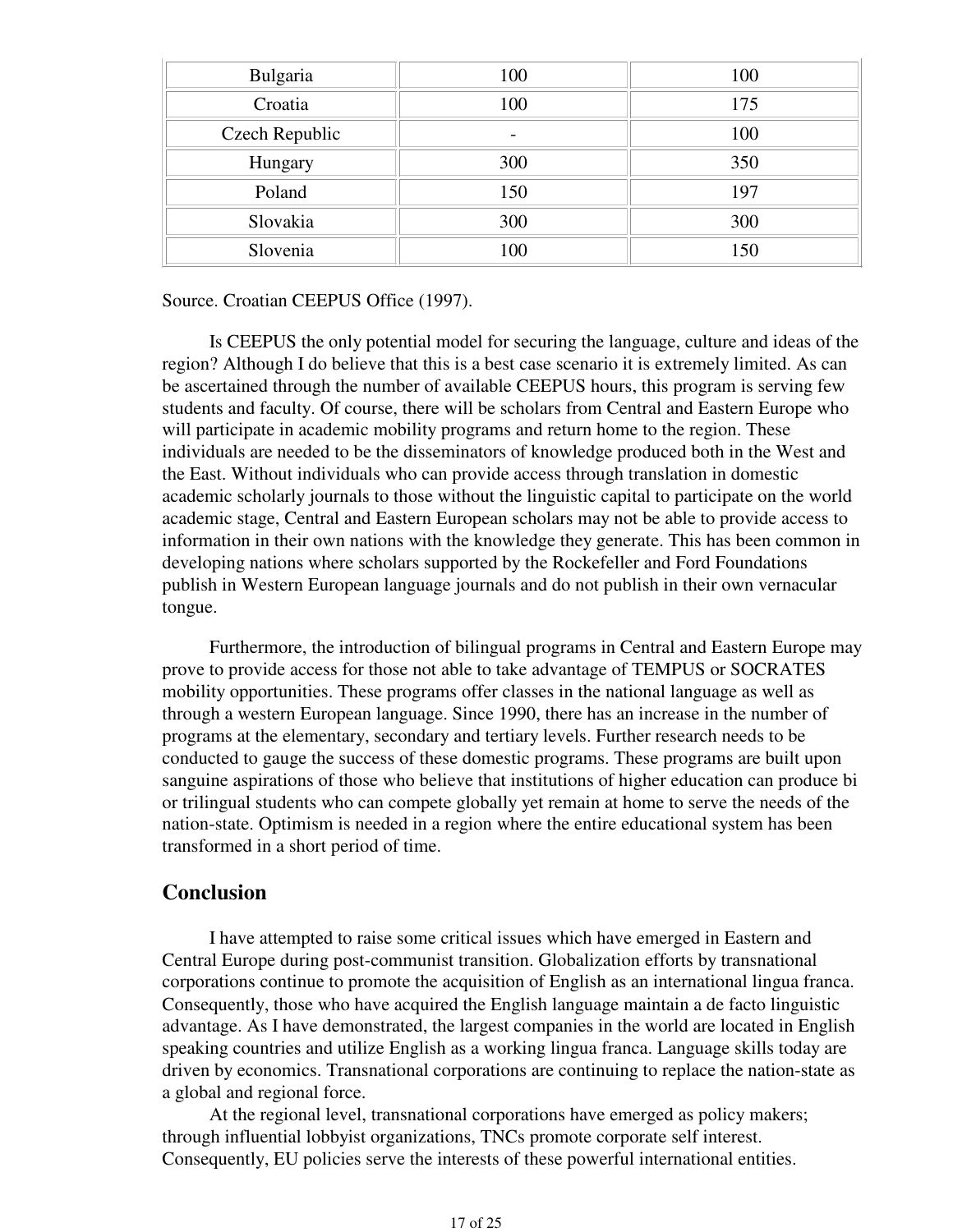An illustration of this influence can be seen through European Union expansion efforts into Central and Eastern Europe. EU expansion is driven by profit motivation and the expansion of commercialism to an additional 130 million CEE consumers. With this goal maintaining center stage, EU policy makers, encouraged by multinational lobbyists such as the ERT, will continue to develop educational policies which play a critical role in developing attitudinal, knowledge and skills conducive to consumer expansion.

At the national level, CEE students are flocking to Western European institutions through the TEMPUS program. Consequently, European Involvement in TEMPUS has facilitated a huge disparity between east and west faculty and student flows. I have argued that unequal flows from East to West, created through TEMPUS programming, have led to a privileged position for those who have acquired Western European language skills. Through TEMPUS mobility, these individuals gain access to employment and intellectual knowledge produced in Western Europe.

Furthermore, students from CEE nations continue to view Western Europe as the land of opportunity where those with the appropriate linguistic capital can reap economic gain and upward mobility. This dual process of CEE students desiring upward mobility and EU enculturation leads to a continual devaluation of CEE linguistic, cultural and academic arenas. If the current levels of economic stratification remain, students will continue to be driven toward English, French and German language programs. These policies will favor transnational corporations who will acquire the services of the brightest CEE university graduates with language skills leading to a CEE "brain drain".

Consequently, many CEE students are cashing in an obtaining Western cultural capital while rejecting their own legitimate culture. Unfortunately, those who don't obtain the necessary linguistic and social capital might become members of a working class periphery who wash the floors of those who exchanged their linguistic capital to the highest corporate bidder.

#### **Notes**

(1) The World Bank utilizes an Economic Liberalization index to indicate how economically liberal a nation in the CEE region has become. In addition to the economic liberalization measure, the Heritage Foundation and the Wall Street Journal have created an Economic Freedom Index (Holmes et al, 1996). The liberalization index measures internal, external and entrance of new firms in the country (de Melo, 1997). Internal liberalization is weighted at .3 and is concerned with measuring domestic transactions such as abolition of state monopolies and price standardization. External liberalization is weighted at .3 and analyzes export controls such as tariffs and taxation. In essence, as is indicated by variables measured by the index, liberalization is a measure of free market practices. In order to receive funding from multilateral organizations such as the World Bank, CEE nations must strive for and maintain a high economic liberalization index since this index is referenced when determining developmental assistance.

(2) To receive developmental assistance money, CEE nations must be moving toward free market practices as well as reducing state owned properties and enterprise.

(3) International companies such as Ford or General Electric have either located operations or bought previously owned operations located in Central and Eastern Europe.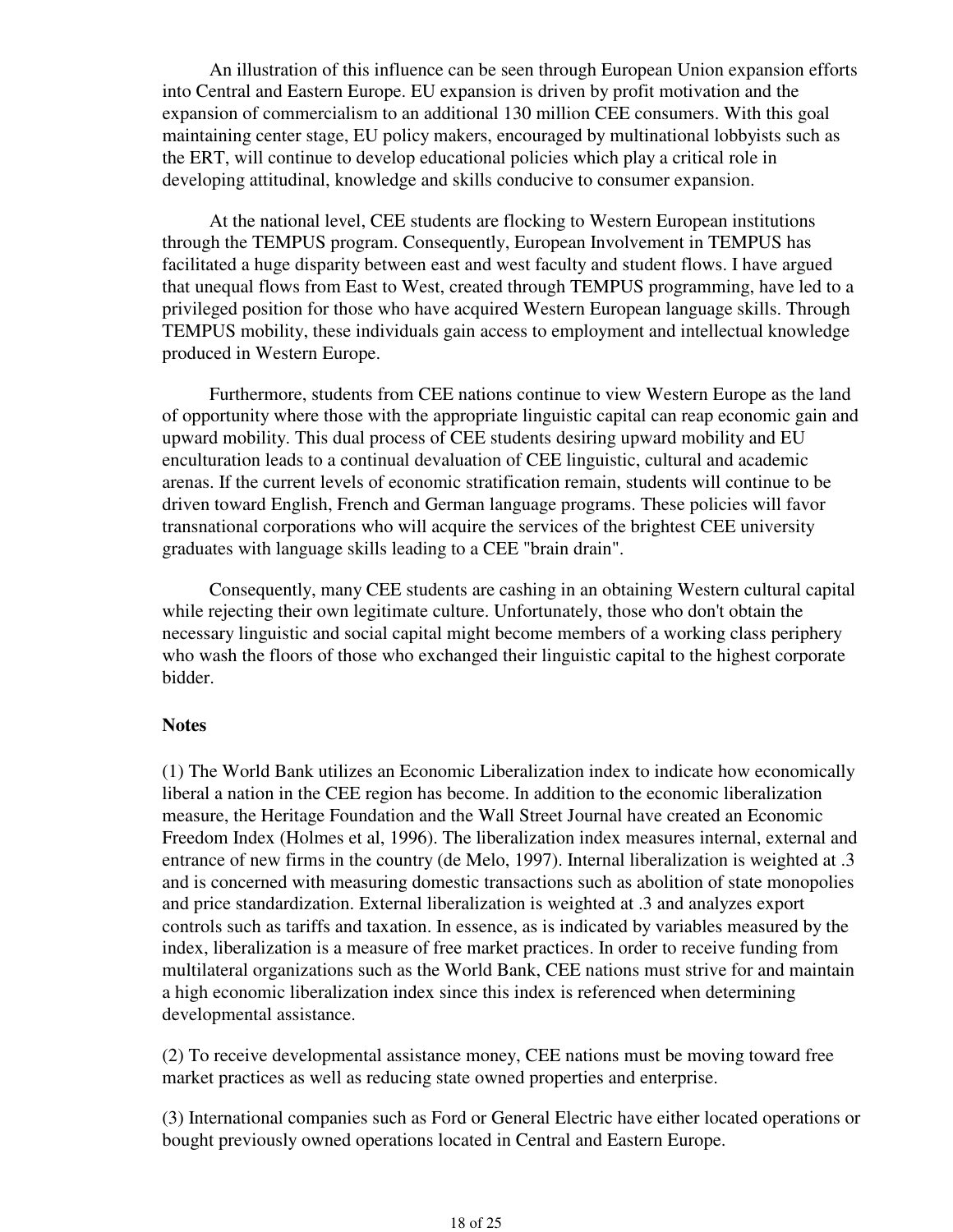(4) Total aid funneled from the EU to the 12 CEEC nations between 1990 - 94 was 33.8 billion ECU; this represented 45 percent of all donor funding received in the region. In fact, the EU has become the fifth largest aid donor to the region . In 1995, the EU provided \$7.1 billion which represented 10.5 percent of all donor aid to the region by OECD countries.

(5) Trans-European Cooperation Scheme for Higher Education

(6) Since the collapse of Soviet style communism in 1989, countries of Eastern and Central Europe have been inundated with donor assistance activities from the West. Foreign direct investment surpassed \$46 billion in 1996 up 60% from the year before (HVG, 1997). Of this \$46 billion, Hungary leads transition nations of Eastern and Central Europe with a cumulative \$13.9 billion with Poland second at \$9.1 billion; Hungary's foreign direct investment represents 30% of the region's total while Poland's 17%. Russia is third with a 13% while the Czech Republic maintains 12%. Hungary, the Czech Republic, Poland, the Slovak Republic and Slovenia together received approximately 70% of all foreign direct investment in the region.

(7) In an effort to examine the influence of a nation's neo-liberal economic status on EU donor funding, I ranked Phare countries by their 1990 World Bank economic liberalization index value and compared this with each nation's corresponding level of average annual Phare support from the EU(1990-1996). Since the level of Phare funding varied in regard to the number of years each nation has been funded, I calculated average annual levels of funding and utilized this value for comparison. Results of Spearman-Rho rank order correlational analysis revealed a significant positive correlation of  $=$  .86, p  $\lt$  .005 (.735). From this result, it would indicate that multilateral funding offered by the European Union is contingent upon each nation's level of economic liberalization.

(8) Eight of the top 10, 67 of the top 100 and 566 of the top 1000 corporations in the world are headquartered in English speaking nations.

(9) The elimination of Russian language courses provided opportunities for English and German as well as other western languages: Spanish, French, etc. For instance, during the 1990 - 91 school year, three French, one Spanish and three German schools were opened in Czechoslovakia (Van Kopp, 1992). In Hungary, German is the most widely studied and used language (Radnai, 1994). In the 1989 - 90 school year, due to these transitional language policies, Poland experiencing a chronic need for more than 25000 English teachers but supply was limited to approximately 1500 teachers who were available to teach English (Vulliamy & Webb, 1996). Hungary, in order to meet the need of German and English language instructors, facilitated an extensive language retraining program. Russian teachers were trained in English, German or another foreign language (e.g., French or Spanish) to fill the demand for foreign language instruction generated from reform efforts.

(10) The European Commission believes that "[t]he economic effects of enlargement will undoubtedly be beneficial for the Union on the longer run. Enlargement will mean the creation of a larger economic area, with up to 500 million consumers, compared to the current 370 million....... Further integration and enlargement will help rapidly growing income in Central and East European countries translate into a continuous rapid growth of the West-European export market (Agenda 2000, 1997).

(11) Education in the European Union is governed by Article 126 and Article 127 of the Maastricht Treaty. SOCRATES is the European Community action program for cooperation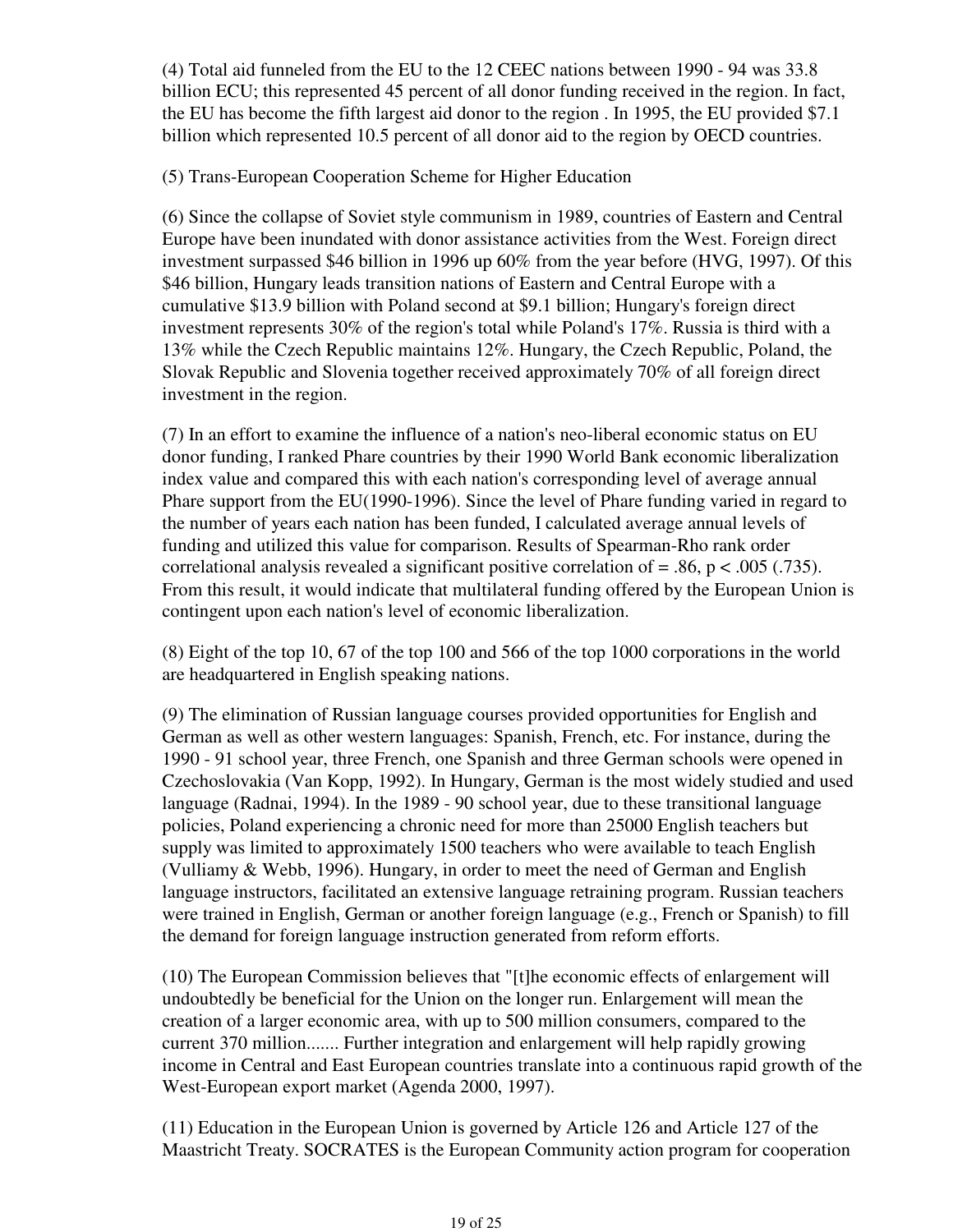in the field of education. SOCRATES was first adopted for EU member states on 14 March 1995 by Decision 819/95/CE. For an overview of the program visit http://europa.eu.int/en/comm/dg22/socrates.html. For information regarding SOCRATES expansion into Eastern and Central Europe visit http://europa.eu.int/en/comm/dg22/socrates/new-co.html

(12) European Union involvement in Eastern and Central Europe was facilitated by the signing of mutual agreements for cooperation on June 25, 1988 between COMECON (Council on Mutual Economic Assistance) and the European Community. This common declaration acted as the catalyst for developing cooperation between the EU and communist nations of Eastern and Central Europe. For example, Hungary signed agreements with the EC in September, 1988 as well as Poland who signed agreements in September 1989. These agreements were followed by the creation of PHARE (Phare (Pologne Hongrie Aide a la Reconstruction Economique) is the French word for lighthouse. Economic aid and advice from the European Union was intended to shine the light on the path back to Europe) on December 18, 1989.

(13) PHARE (Pologne Hongrie Aide a la Reconstruction Economique) is the French word for lighthouse. PHARE was created in order to shine a light (through financial aid and advice), for CEE nations, on the path back to Europe. During the 1990's, the European Union (EU) has contributed substantially to Central and Eastern Europe. From 1991-95, more than 60 percent of European Union donor aid for education went directly to the Central and Eastern European Countries (CEEC) and the Newly Independent States (NIS). From 1990 to 1995, the EU provided ECU 5.3 billion to Albania, Bulgaria, the Czech Republic, Estonia, Hungary, Latvia, Lithuania, Poland, Romania, Slovakia and Slovenia.

(14) Since 1990,according to the European Training Foundation, which know operates TEMPUS, more than 90,000 staff and students from 7000 higher education institutions have benefitted from East-West and West-East exchanges. In addition, 3000 sets of lecture notes have been written as well as 15,000 courses have been created or updated. About 500 institutions have been founded or restructured, and roughly 2000 new books have been published.

(15) In November, 1995, the European Commission interviewed 20,278 residents of 19 Central and Eastern European nations. Countries surveyed include: Albania, Armenia, Belarus, Bulgaria, Croatia, Czech Republic, Estonia, Fyrom, Georgia, Hungary, Kazakhstan, Latvia, Lithuania, Poland, Romania, Russian Federation, Slovak Republic, Slovenia, Ukraine. This survey included all possible languages spoken (e.g., knowledge of Russian).

(16) The Central and Eastern Eurobarometer found that 36% of Czech citizens can speak Russian, 33% can speak German and 16% can speak English.

(17) As a citizen of the European Union an individual is supposedly free to live, work and set up business anywhere in a EU member country. See the abc of European Union - Citizenship at: http://europa.eu.int/abc-en.htm

(18) Prior to transition, due to centralized planning, school graduates in Central and Eastern European nations had many opportunities for employment regardless of educational attainment. Education was encouraged but was not as critical to social mobility as it is today. Those who have received a university degree have a substantial economic advantage today. Those with a minimal elementary education have witnessed the largest economic decline. For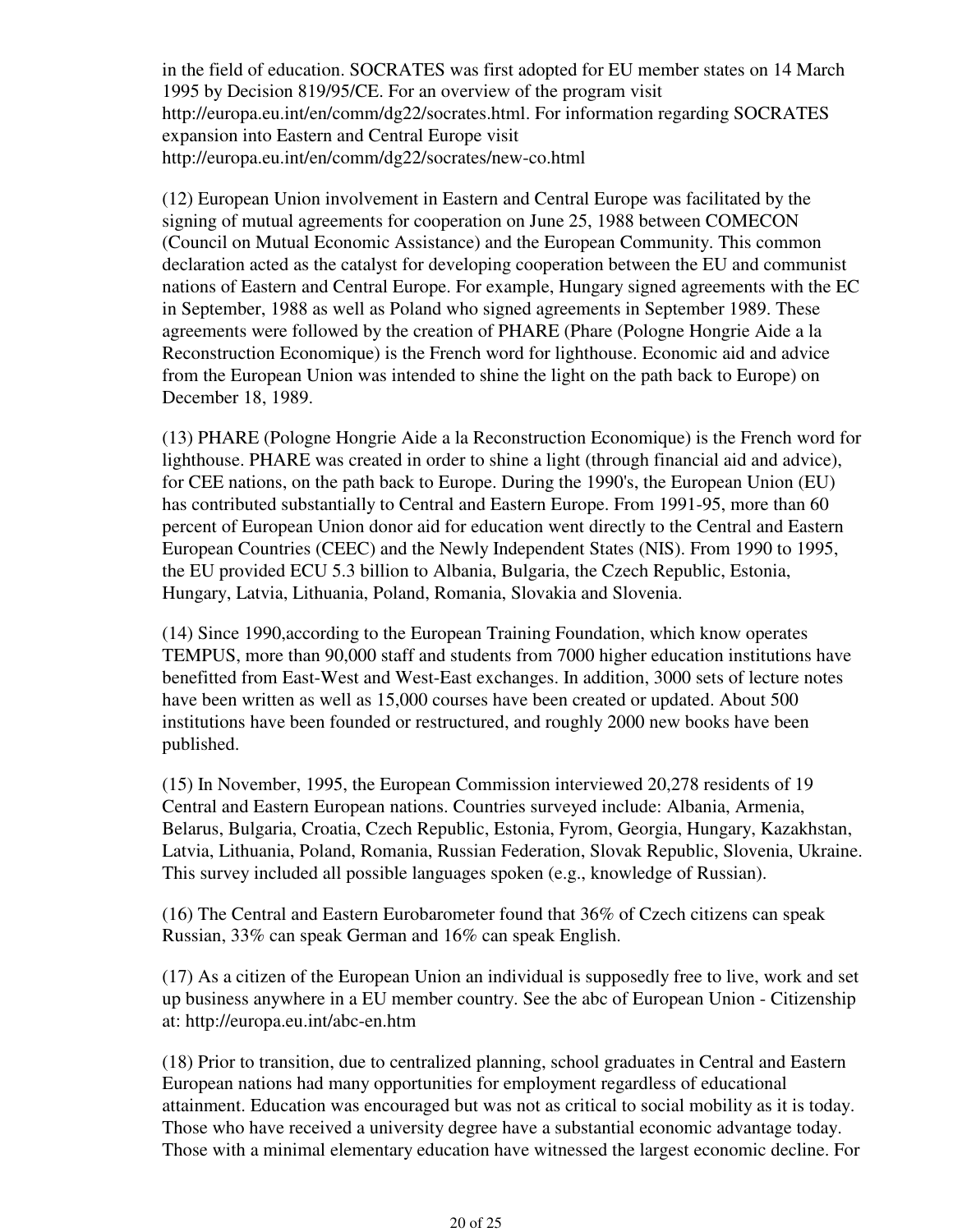instance, 10% of the unemployed in the Czech Republic have only an elementary education (OECD, 1996a). In Poland, 20% of those with a vocational education are unemployed as well as 17.4% of those possessing only a basic education (OECD, 1996b). In fact, in Poland, only 4% of those with a higher education are unemployed. In the Czech Republic only 0.5% of those with a university degree are unemployed. Educational attainment has also influenced the quality of life. Furthermore, in Czechoslovakia in 1988, female University graduates earned 1.4 times that of a female with vocational training while the difference was 1.28 for men (UNDP, 1996). In 1992, these values were 1.43 and 1.34 respectively. Possession of a university degree has become more and more lucrative in Central and Eastern Europe since the collapse of communism and centralized planning.

## **References**

Altbach, P.G. (1982). Servitude of the mind? Education, dependency, and neocolonialism. In Arnove, R., Altbach, P. G., and Kelly, G.P. (Eds.), *Emergent issues in education.* Albany, New York: State University of New York Press.

APRODEV (May, 1997). PHARE and Civil Society. APRODEV Bulletin. [On-line]. Available at: http://carryon.oneworld.org/aprdev/may97\_3.htm

APRODEV (December, 1994). The EU and Eastern Europe. APRODEV Bulletin. [On-line]. Available at: http://carryon.oneworld.org/aprdev/may97\_3.htm

Ascherson, N. (1988, December 11). Below stairs in Europe's house. *The Observer*, 12.

Austrian Ministry of Education. (1995). *CEEPUS: Studying with friends - The Central European Exchange Program for University Students*. [On-line]. Available at: http://www.bmwf.gv.At/1bm/texts/95-5/ceep.htm

Bernstein, B. (1973). Social class, language and socialization. In Abramson, A. S. (Ed.). *Current trends in linguistics, 12*. Moulton.

Bourdieu, P. & Passeron, J. (1990). *Reproduction in education, society and culture*. London: Sage.

Bourdieu, P. (1973). Cultural reproduction and social reproduction. In Brown, R. (Ed.). *Knowledge, education, and cultural change*. (pp. 71 - 112). London: Tavistock.

Business Week. (July, 7 1997). *The Business Week global 1000.*

Clark, J. (1996). Developing competition policy in transition countries. *OECD Transition Brief, 4.* [On-line]. Available at: http://www.oecd.org/sge/ccet/trans4/competit.htm

Croatian CEEPUS. (1997). [On-line]. Available at: http://www.mzt.hr/mzt/hrv/medjunar/ ceepus/ceepus.htm

Dauderstddt, M. (1993). *The EC and Eastern Europe: The light is fading in the lighthouse.* Bonn, Germany: Freidrich Ebert Stiftung.

de Melo, M, Denizer, C. & Gelb, A. From plan to market: Patterns of transition. *Transitions, 12.* [On-line]. Available at: http://www.worldbank.rog/html/prddr/trans/dec95/melo.htm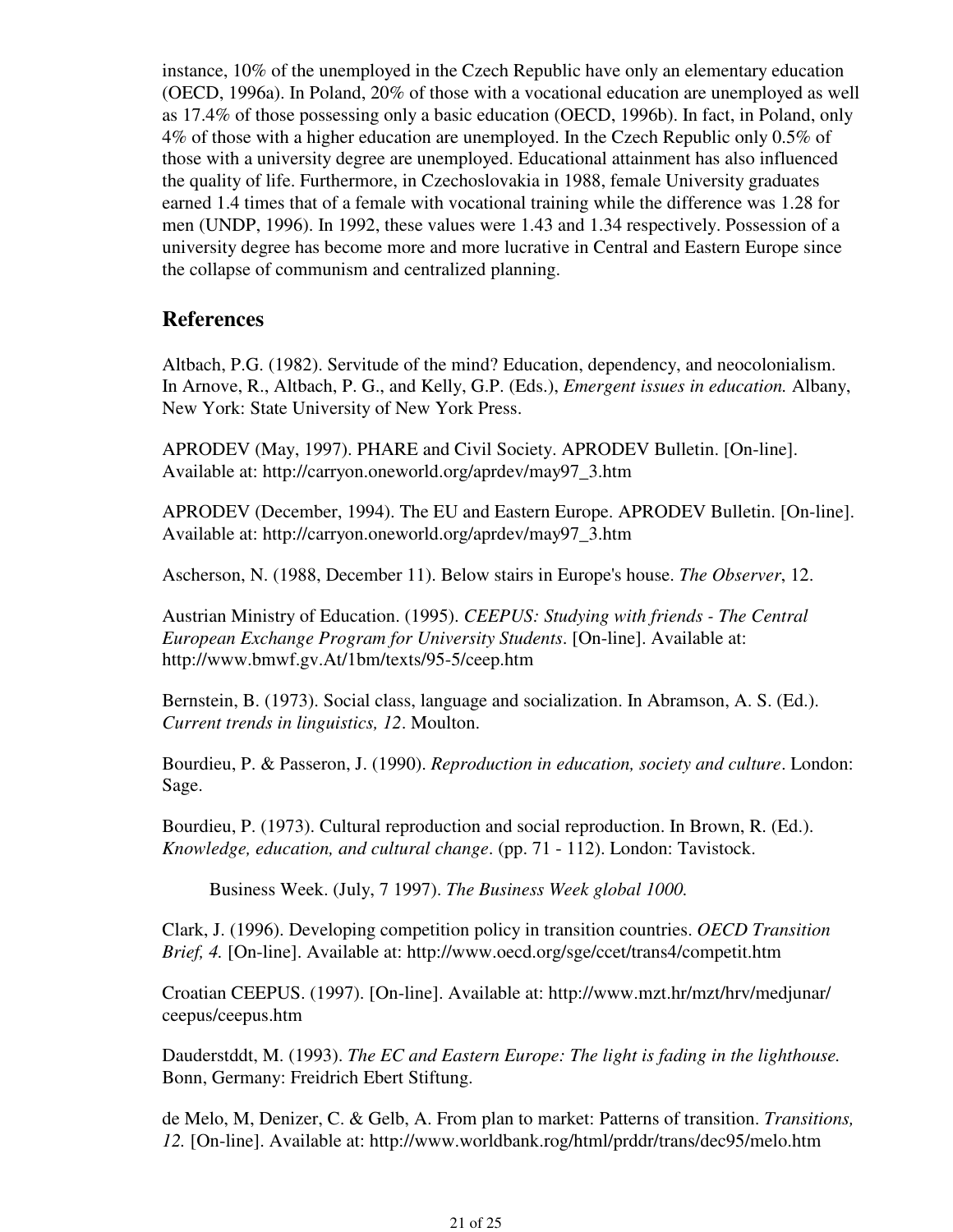Enders, J. (1998). Academic staff mobility in the European Community: The Erasmus experience. *Comparative Education Review, 42*(1): 46 - 60.

European Commission. (1997a). *Agenda 2000: The effects on the Union's policies on enlargement to the applicant countries of Central and Eastern Europe*. [On-line]. Available at: http://europa.eu.int/comm/dg1a/agenda2000/en/impact

European Commission. (1997). *Eurobarometer, 46*. Brussels, Belgium: European Commission.

European Commission. (1997). *Tempus Yearbook 1997/98.* Brussels, Belgium: European Commission.

European Commission. (1996). *Central and Eastern Barometer, 6*. Brussels, Belgium: European Commission.

European Commission. (1996). *Eurobarometer, 45*. Brussels, Belgium: European Commission.

European Commission. (1991). *Tempus annual report*. Brussels, Belgium: European Commission.

European Parliament. (1997). *European Parliament Report: Legislative Proposal for a Community Decision regarding Hungary, Romania and the Czech Republic's involvement in Community Programs.* [On-line]. Available at: http://europarl.eu.int/dg1/a4/en/a4-97/a4-0248.htm

European Round Table of Industrialists. (1997). [On-line]. Available at: http://www.ert.be

European Round Table of Industrialists. (February, 1997). *Investing in knowledge: The integration of technology in European education.* Brussels, Belgium: European Round Table of Industrialists.

European Round Table of Industrialists. (February, 1995). *Education for Europeans: Towards the learning society.* Brussels, Belgium: European Round Table of Industrialists.

European Round Table of Industrialists. (June, 1992). *Lifelong learning: Developing Europe's future capability - The role of industry-university cooperation.* Brussels, Belgium: European Round Table of Industrialists.

European Round Table of Industrialists. (February, 1989). *Education and European competence.* Brussels, Belgium: European Round Table of Industrialists.

European Training Foundation. (1997a). [On-line]. Available at: http://www.eft.it

European Training Foundation. (1997b). Tempus annual report 1996: Phare & Tacis. [On-line]. Available at: http://www.

European Union (1996). *European Commission: The Phare Programme Annual Report 1995.* Brussels: European Union. Document Reference: P/EN/08.96/02/02/11/B

Holmes, K. R., Johnson, B.T., Kilpatrick, M. (1996). 1997 index of economic freedom.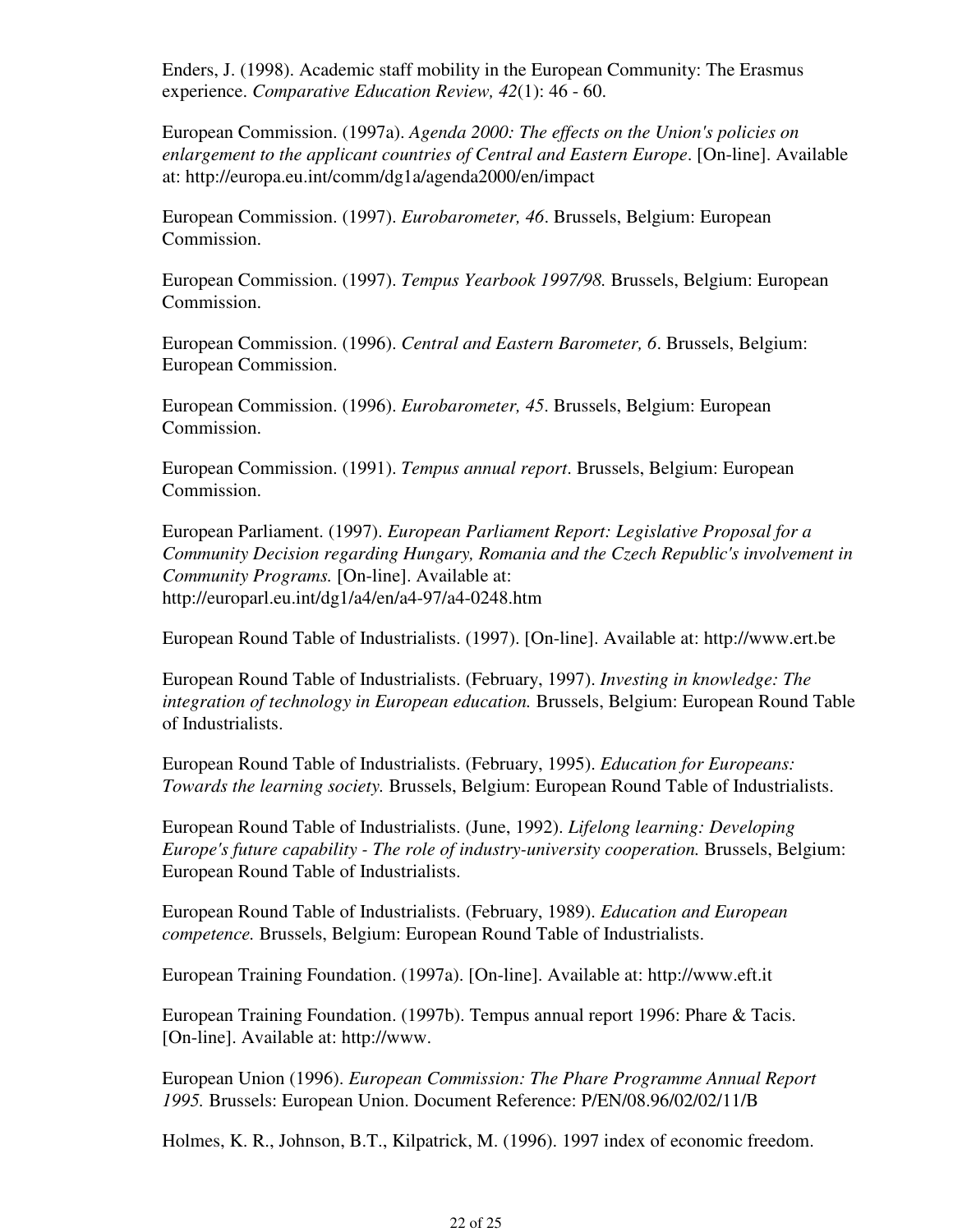*Transitions, 12.* [On-line]. Available at: http://www.worldbank.rog/html/prddr/trans/ nd96/doc11.htm

Hungary CEEPUS. [On-line]. Available at: http://www.tpf.iif.hu/ceepus/

HVG (1997). Hazai is Vilag Gazdasag. [On-line]. Available at: http://www.hvg.hu

Ikeda, S. (1996). World Production. In Hopkins, T. & Wallerstein, I. (Eds.) *The age of transition: Trajectory of the World-System 1945-2025.* Leichhardt, NSW, Australia: Pluto Press.

Kniffin, K. (1997). Serving two masters: University presidents moonlighting on corporate boards. *Multinational Monitor, 18(11).* [On-line]. Available at:http://www.essential.org/monitor/ hyper/mm1197.05.html

Lyotard, J. (1993). *The postmodern condition: A report on knowledge*. (9th Ed.). Minneapolis: University of Minneapolis Press.

Mallampally, P. (1997). Transnational corporations and human resource development. *Prospects, 27* (1): 55 - 76.

Mateju, P. & and Rehakova, B. (1996). Education as a strategy for life success in the post-communist transformation: The case of the Czech Republic. *Comparative Education Review, 40*(2): 158 - 176.

Moffett, J. (1996). Eastern Europe/former U.S.S.R.: More students coming to study in U.S. *Radio Free Europe Radio Liberty.* [On-line]. Available at:http://www.rferl.org/nca/features/1996/12/F.RU.961204154150.htm

Organization for Economic Co-operation and Development (1996a). *Reviews of national policies for education: Czech Republic.* Washington, D.C.: Organization for Economic Co-operation and Development.

Organization for Economic Co-operation and Development (1996b). *Reviews of national policies for education: Poland.* Washington, D.C.: Organization for Economic Co-operation and Development.

Organization for Economic Co-operation and Development (1996c). *Secondary education systems in PHARE countries: Survey and project proposals*. Washington, D.C.: Organization for Economic Co-operation and Development.

Peter, D. (1997, October 4). Inside the knowledge factory. *The Economist*.

Radnai, Z. (1994). The educational effects of language policy. *Current Issues in Language and Society, 1* (1): 65 - 92.

Schugurensky, D. (1998). Higher education restructuring in the era of globalization towards a heteronomous model? In Arnove, R.F. & Torres, C. (Eds.). *Reframing comparative education: The dialectic of the global and local.* Boulder, Colorado: Rowman and Littlefield.

Slovak CEEPUS. (1997). [On-line]. Available at:http://www.kar.elf.stuba.sk/ceepus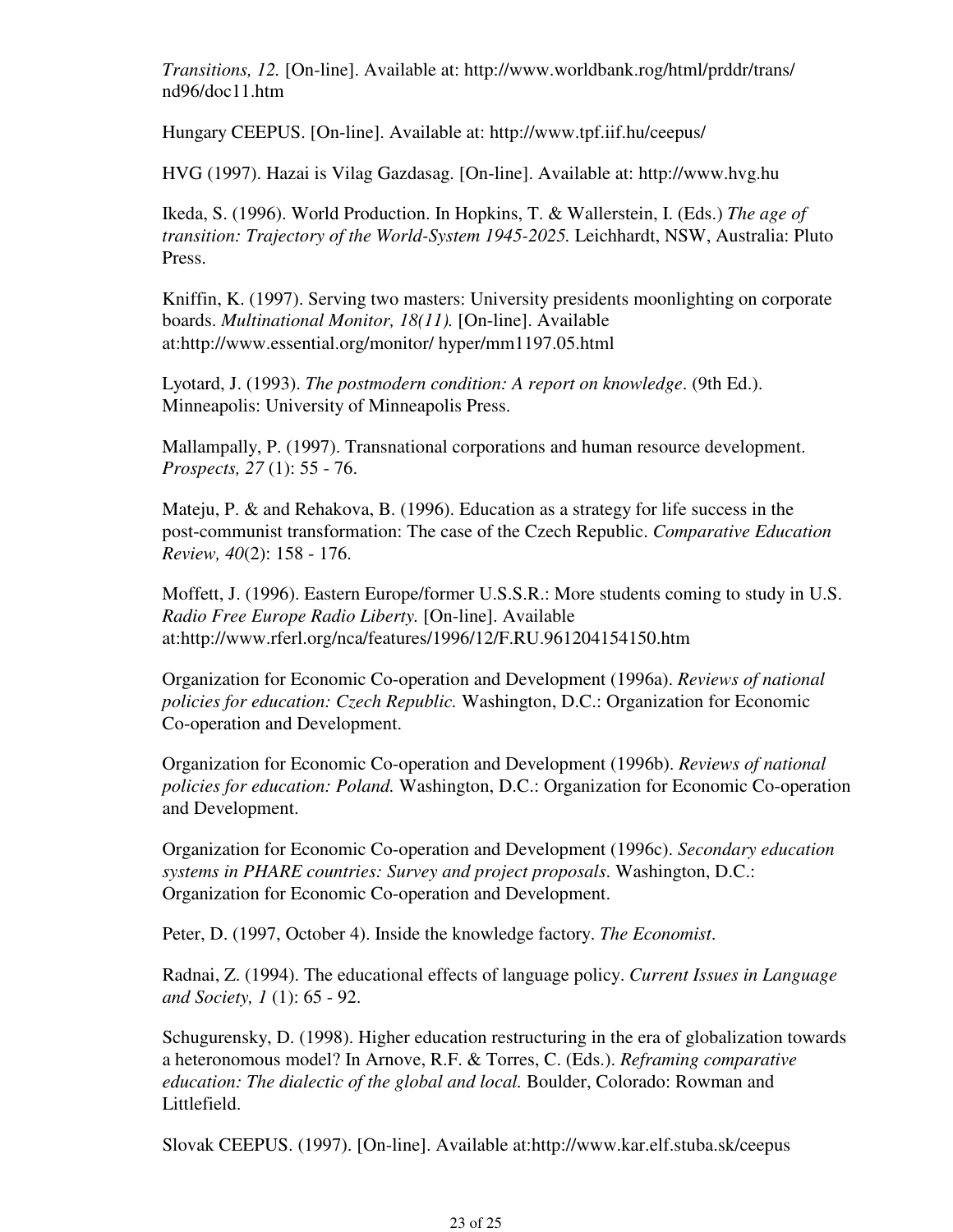Von Kopp, B. (1996). *Elite and education in the process of post-communist transformation - The case of the Czech society.* Paper presented at the World Comparative Education Society Biannual Conference. [On-line]. Available at: http://www.edfac.usyd.edu.au/projects/wcces96/ papers/vonkoppb.pdf

Von Kopp, B. (1992). The Eastern Europe revolution and education in Czechoslovakia. *Comparative Education Review, 36*(1): 101 - 113.

Vulliamy, G. & Webb, R. (1996). Education during political transition in Poland. *International Journal of Educational Development, 16*(2): 111 - 123.

United Nations Development Program. [On-line]. 1997 Human Development Index. Available at: http://www.undp.org

Universum International (1997). The Central European Study. [On-line]. Stockholm, Sweden: Universum International. Available at: http://www.universum.se/international/surveys/ces-96.

Vaughn, J. (1997). Big business and the blackboard: A winning combination for the classroom? *Journal of Law and Education, 26* (2): 35 - 46.

World Press Review. (1997). The world speaks English: Winning the language wars. *World Press Review, 44* (10): 6 - 8.

## **About the Author**

#### **Joseph Slowinski**

Indiana University 4228 Education Bloomington, Indiana 47405 Email: Joeslow@Indiana.edu

Joseph Slowinski currently is Associate Instructor at Indiana University where he teaches "Computers in Education." In addition, he is involved in post-communist education scholarship and serves as Assistant Editor of the Institute for the Study of Russian Education newsletter. He has earned a M.Ed. in Educational Administration and Supervision and is currently pursuing a Ph.D. in Educational Leadership and Policy Studies with a focus on International and Comparative Education. Over the course of his career he has taught in England, Hungary and Switzerland.

**Copyright 1998 by the** *Education Policy Analysis Archives*

The World Wide Web address for the *Education Policy Analysis Archives* is http://olam.ed.asu.edu/epaa

General questions about appropriateness of topics or particular articles may be addressed to the Editor, Gene V Glass, glass@asu.edu or reach him at College of Education, Arizona State University, Tempe, AZ 85287-2411. (602-965-2692). The Book Review Editor is Walter E. Shepherd: shepherd@asu.edu. The Commentary Editor is Casey D. Cobb: